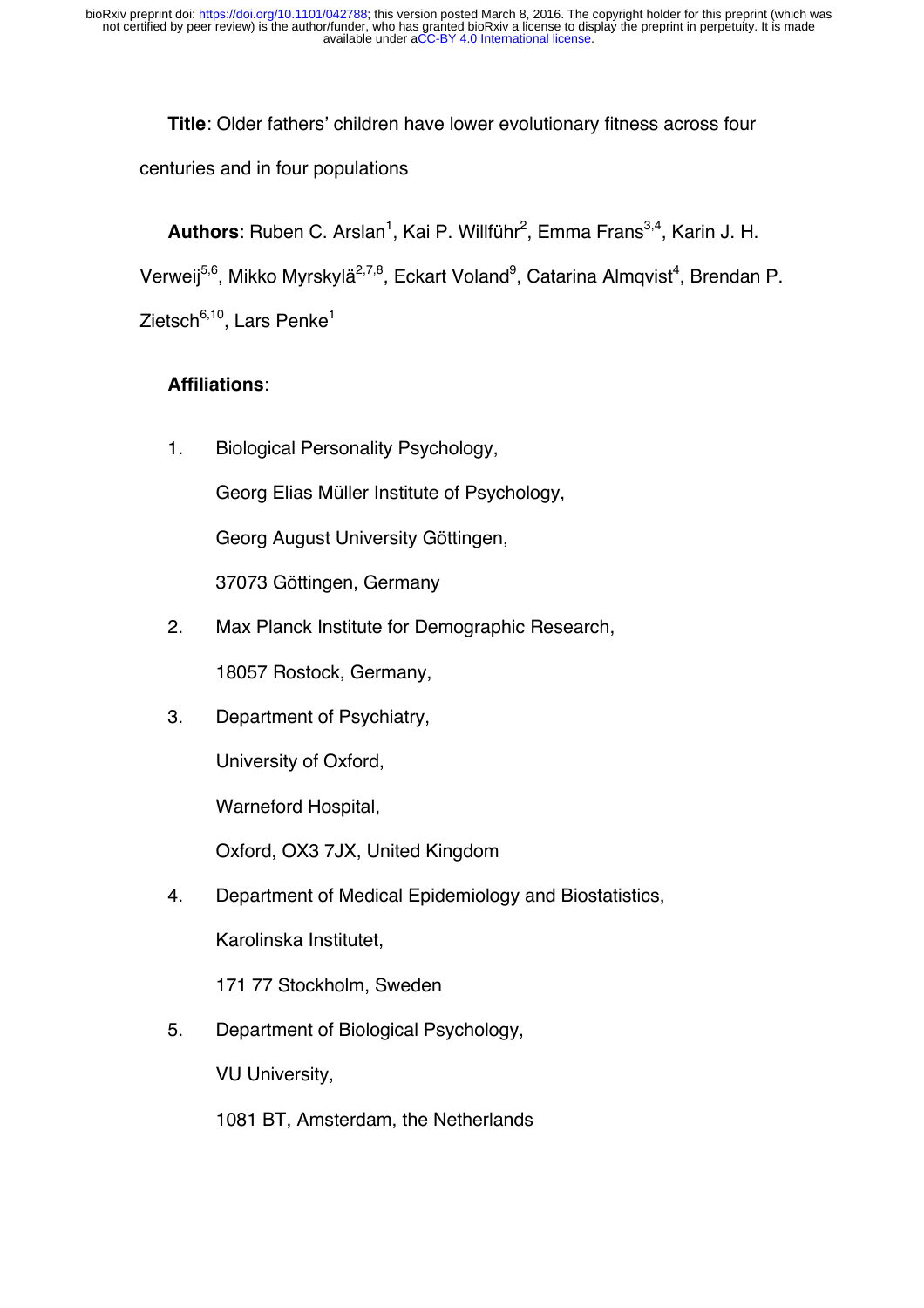6. School of Psychology,

University of Queensland,

St. Lucia, Brisbane, QLD 4072, Australia

7. Department of Social Policy,

London School of Economics and Political Science,

London, WC2A 2AE, United Kingdom

8. Population Research Unit,

University of Helsinki,

00100 Helsinki, Finland

9. Department of Biophilosophy,

Justus Liebig University Gießen,

35390 Gießen, Germany

10. Genetic Epidemiology,

QIMR Berghofer Medical Research Institute,

Brisbane, QLD 4006, Australia

#### **Corresponding author**: Ruben C. Arslan

Biological Personality Psychology,

Georg Elias Müller Institute of Psychology,

Georg August University Göttingen,

Goßlerstr. 14,

37073 Göttingen, Germany

Tel.: +49 551 3920704

Email: ruben.arslan@gmail.com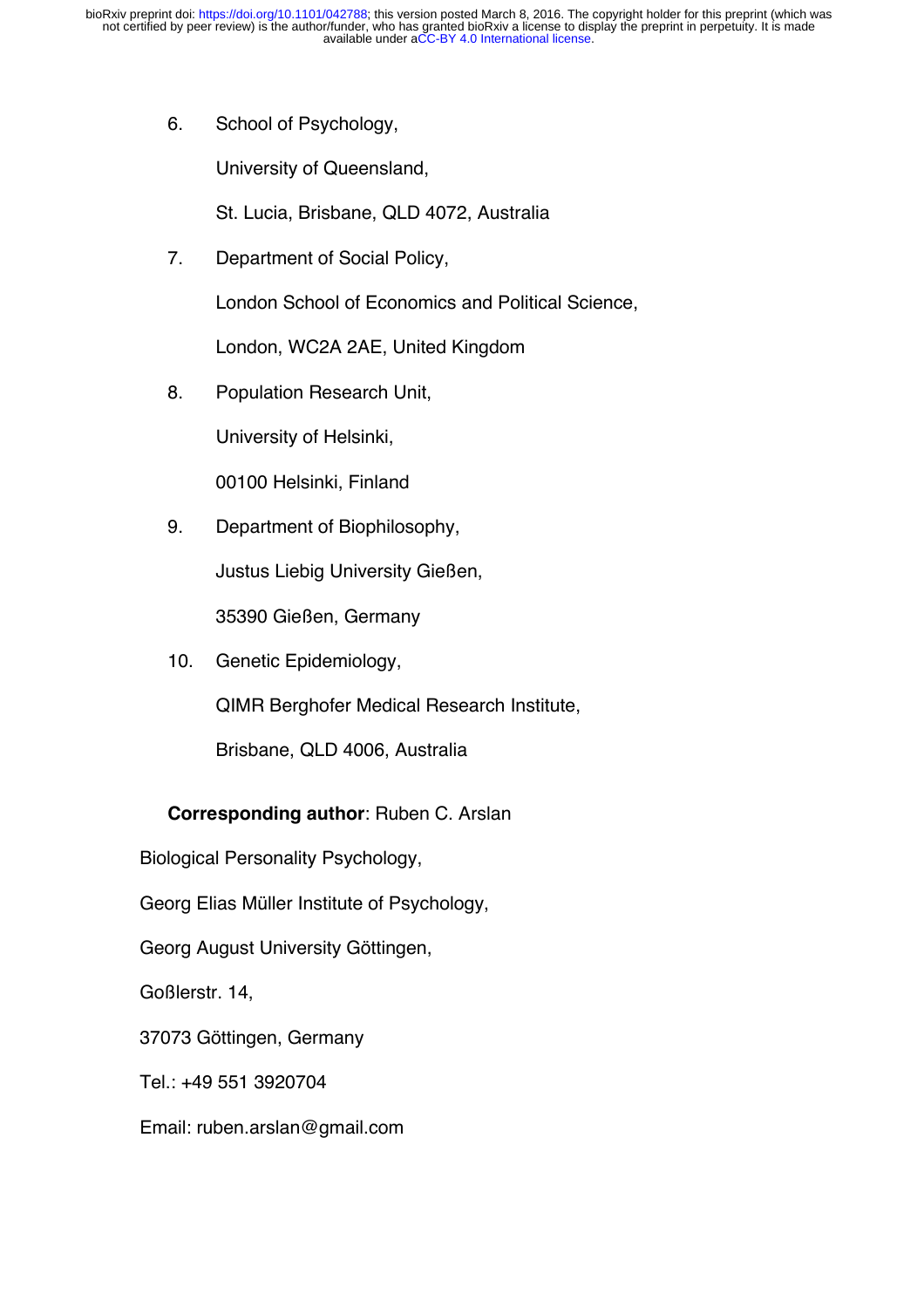**Keywords**: paternal age, evolutionary fitness, mutation, genetic load,

reproductive success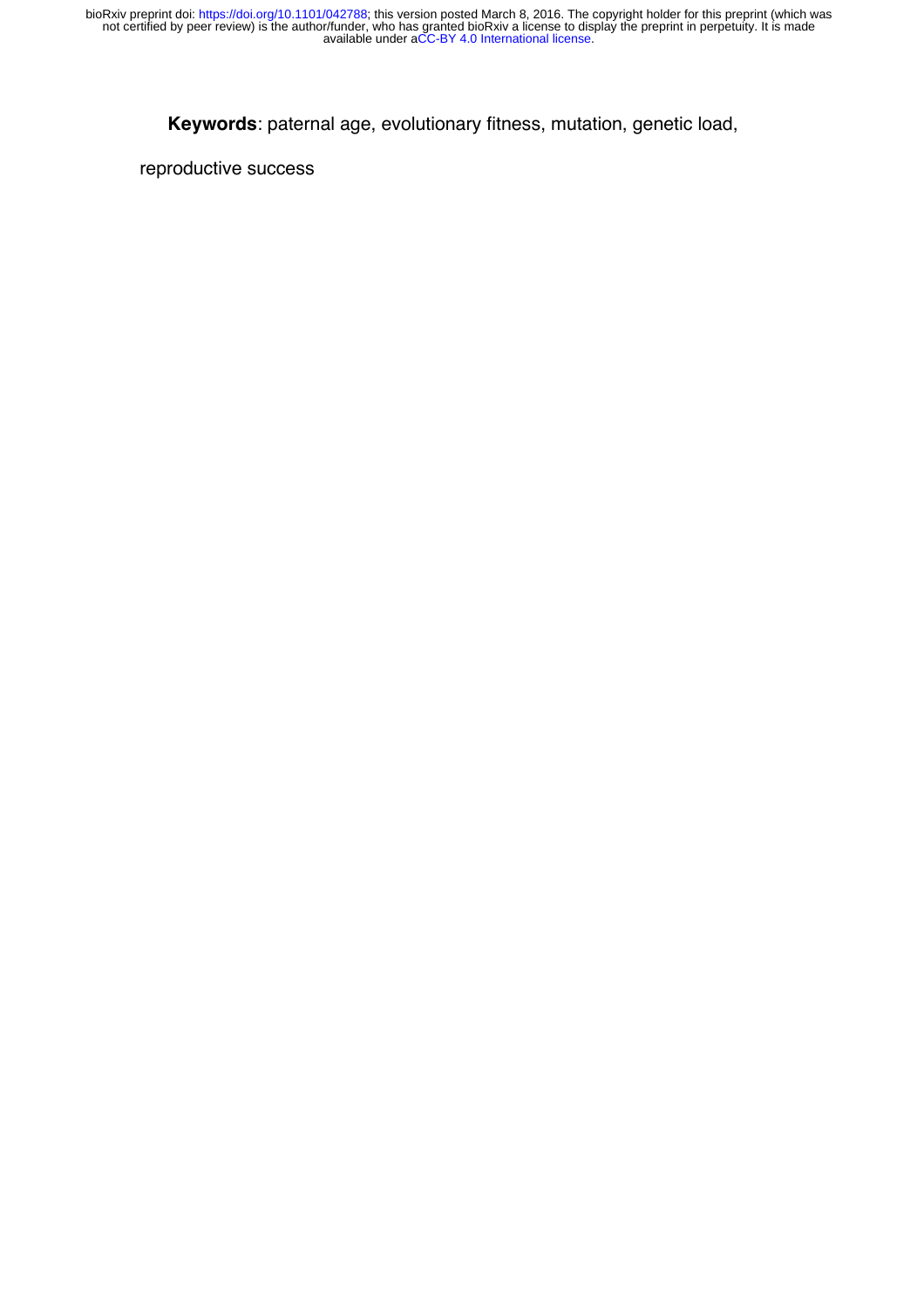## **Abstract**

Higher paternal age at offspring conception increases *de novo* genetic mutations (Kong et al., 2012). Based on evolutionary genetic theory we predicted that the offspring of older fathers would be less likely to survive and reproduce, i.e. have lower fitness. In a sibling control study, we find clear support for negative paternal age effects on offspring survival, mating and reproductive success across four large populations with an aggregate  $N > 1.3$ million in main analyses. Compared to a sibling born when the father was 10 years younger, individuals had 4-13% fewer surviving children in the four populations. Three populations were pre-industrial (1670-1850) Western populations and showed a pattern of paternal age effects across the offspring's lifespan. In 20<sup>th</sup>-century Sweden, we found no negative paternal age effects on child survival or marriage odds. Effects survived tests for competing explanations, including maternal age and parental loss. To the extent that we succeeded in isolating a mutation-driven effect of paternal age, our results can be understood to show that *de novo* mutations reduce offspring fitness across populations and time. We can use this understanding to predict the effect of increasingly delayed reproduction on offspring genetic load, mortality and fertility.

## **Media summary**

Fathers' and mothers' average ages at birth are increasing throughout the developed world, though they are presently still on par with pre-industrial reproductive timing. A child gets most new genetic mutations from its father.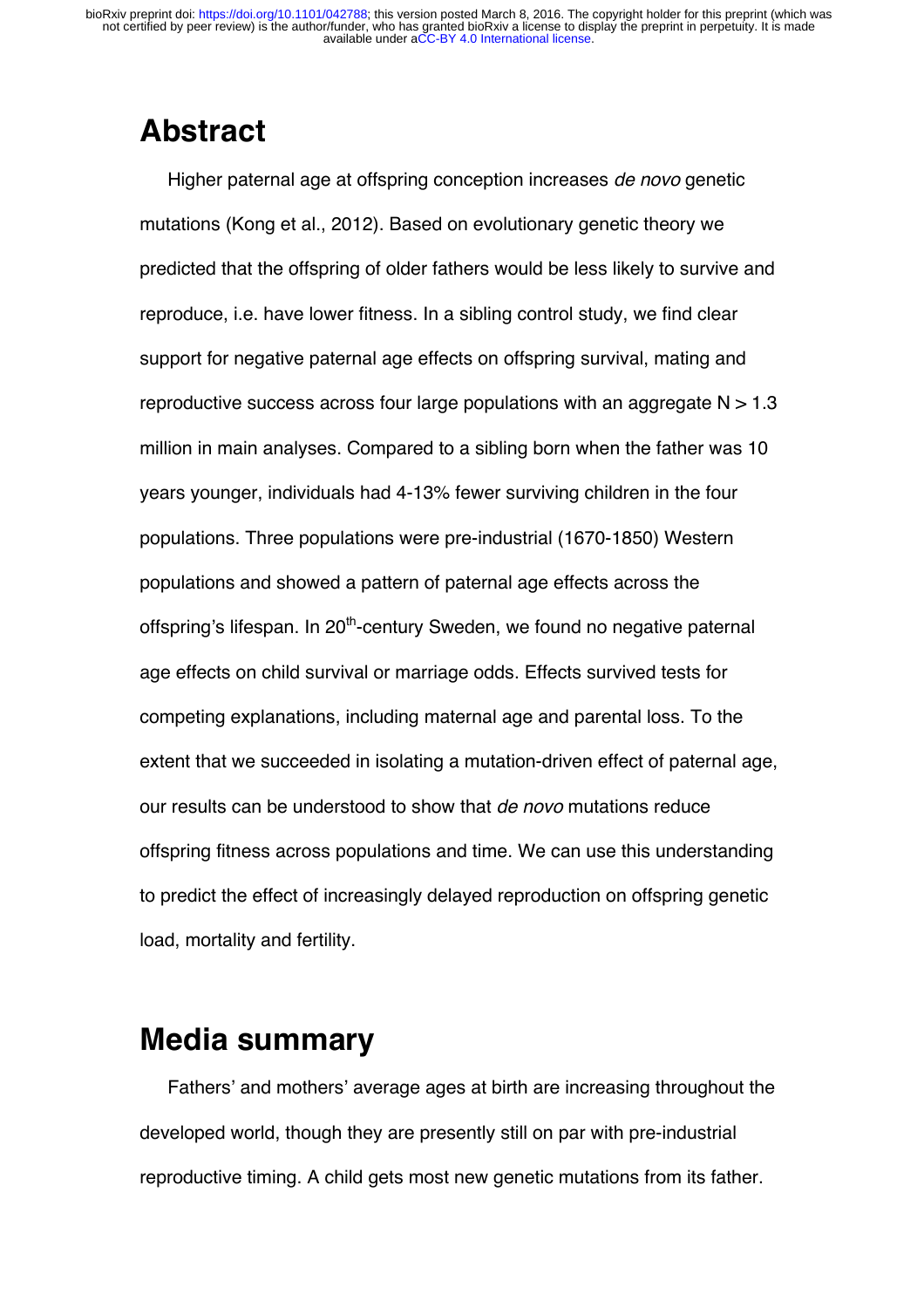New mutations increase linearly with the father's age. Hence, we can use the father's age to understand the effect of new mutations on the child. We find that father's age predicts lower offspring reproductive success in four populations across four centuries: 17-19<sup>th</sup> century German Krummhörn, Canadian Québec, and Sweden, as well as 20<sup>th</sup> century Sweden (total sample  $size > 1.3m$ ).

## **Background**

The average child carries about 60 genetic *de novo* mutations, which were not present in either of the biological parents' genomes [1,2]. Of those that are not functionally neutral, most reduce fitness, as random changes to wellcalibrated systems usually do [3]. Importantly, *de novo* mutations can reduce fitness more than inherited deleterious variants, on which purifying selection has had more time to act. The older a father is, the more *de novo* mutations his child will carry. This is dictated by the fundamental fact that cell replication engenders errors [4] and male, but not female spermatogonial stem cells replicate frequently, beginning a regular schedule of one division per 16 days in puberty [5].

Kong et al. sequenced the genomes of parent-child triplets and quartets, so that they could pinpoint mutations and their parental origin [1]. They found that a child's number of *de novo* single nucleotide mutations could be predicted almost perfectly (94% variance explained) by the father's age at the child's birth, henceforth *paternal age*. Thus, paternal age appears to be the main systematic driver of varying offspring *de novo* mutation load. Single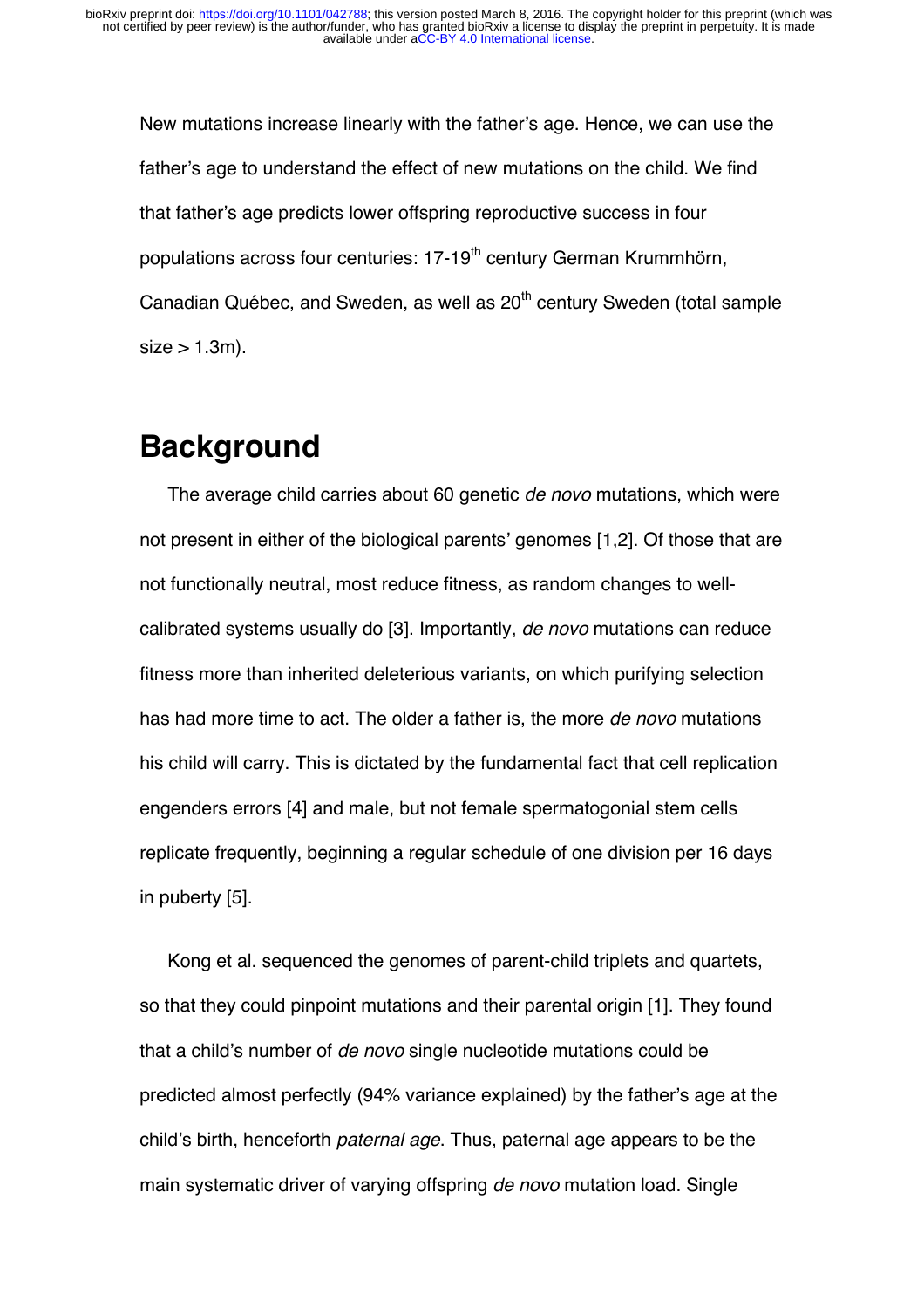nucleotide mutations are the most common mutational event, but copy number variants also increase with paternal age; other structural variants tend to come from the father too [6]. Aneuploidies (aberrant chromosome counts) are an exception: they occur more often when older mothers conceive, possibly owing to the prolonged arrest of their ova in the dictyate [2]. Subsequent studies have confirmed the central role of paternal age for mutations [5].

In clinical research, paternal age has proved its usefulness as a placeholder variable for de novo mutations: after initial epidemiological studies reported paternal age effects on autism [7], sibling comparison studies confirmed they were not due to inherited dispositions [8]. Then, exomesequencing studies corroborated the paternal age effects by directly counting mutations that were not present in either parent's exome and found a higher mutational burden in autistic children than in unaffected siblings [9]. These findings elucidated disease aetiology both from an evolutionary and a clinical standpoint, by explaining how an early-onset disease linked to very low reproductive success could linger in the face of natural selection.

Given the links enumerated above, paternal age should, via increased mutations, decrease offspring fitness. By fitness, we mean each offspring's average contribution to the gene pool of successive generations. This contribution can be approximated by the offspring's early mortality and number of surviving descendants.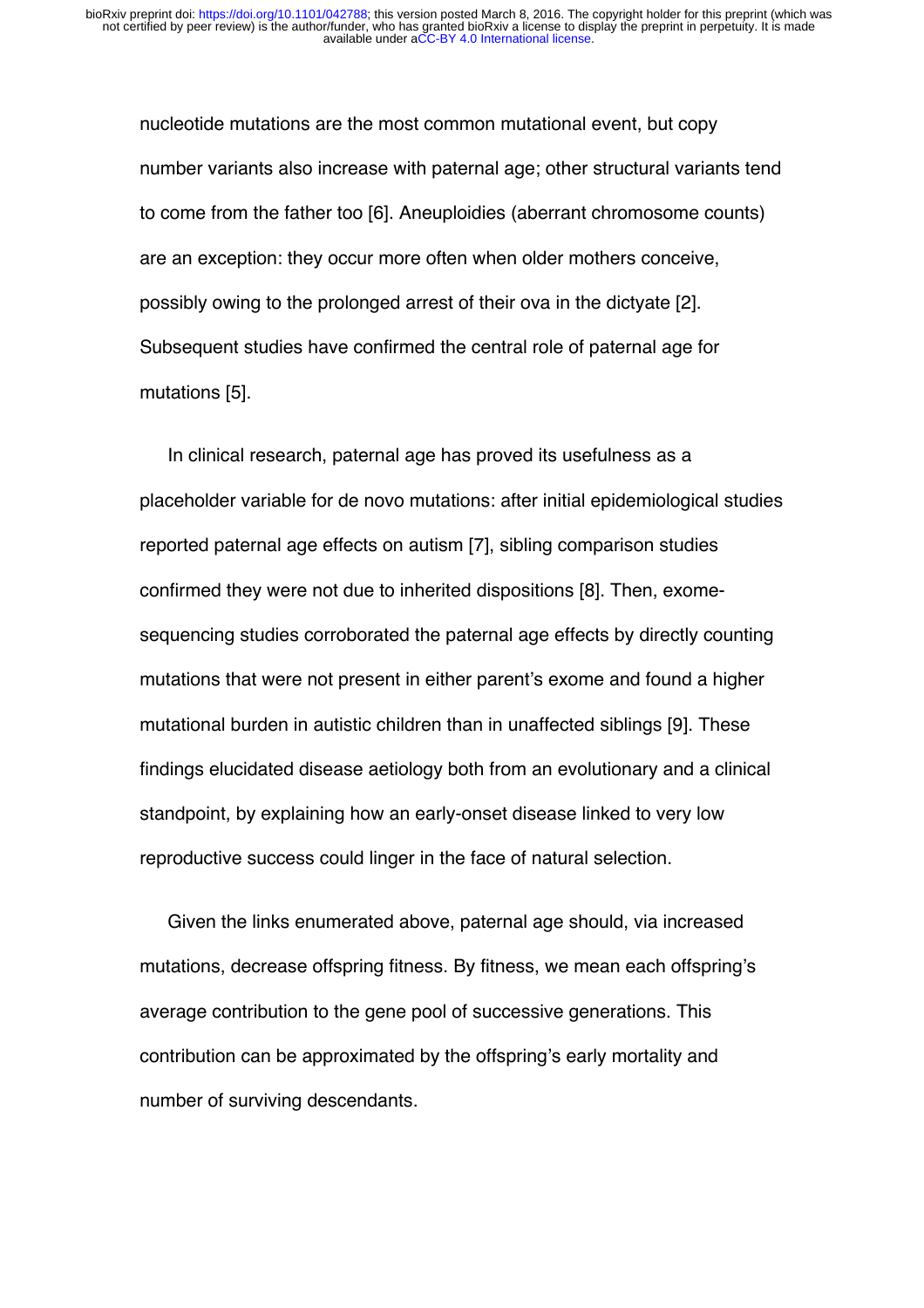However, most paternal age effect studies focus on medical, cognitive and behavioural traits, such as physical and psychiatric disease, intelligence and violent recidivism [8,10–13]. Though many of these traits plausibly affect evolutionary fitness now, it is not always clear how they affected fitness before the  $20<sup>th</sup>$  century. Moreover, there are scant records on such traits from this time, and old records are not necessarily comparable to modern records. Births and deaths, or baptisms and burials, on the other hand, have been meticulously recorded in churches. Survival and reproductive success were and still are good operationalisations of evolutionary fitness. And fitness is the most 'downstream' phenotype of all, in the sense that all non-neutral mutations affect it by definition [14]. This includes mutations linked to wellcharacterised syndromes such as Apert's syndrome and autism with early onsets that are often linked to early mortality and non-reproduction [15].

However, few researchers have examined the effect of paternal age on offspring fitness, especially reproductive success. Studies on humans have examined isolated fitness components such as infant survival, longevity, marriage or reproduction in a single population in one place and at one time [16–19]. Some such studies have focused on longevity, which has an ambiguous relationship to evolutionary fitness owing to life history trade-offs [20]. Some have examined the effect of maternal age or birth order, but ignored paternal age [21]. Some focused mainly on environmental explanations, such as decreased parental investment [22], but these are not necessarily sufficient to explain paternal age effects. If they were, the age of the biological parents would not have had negative consequences in a cross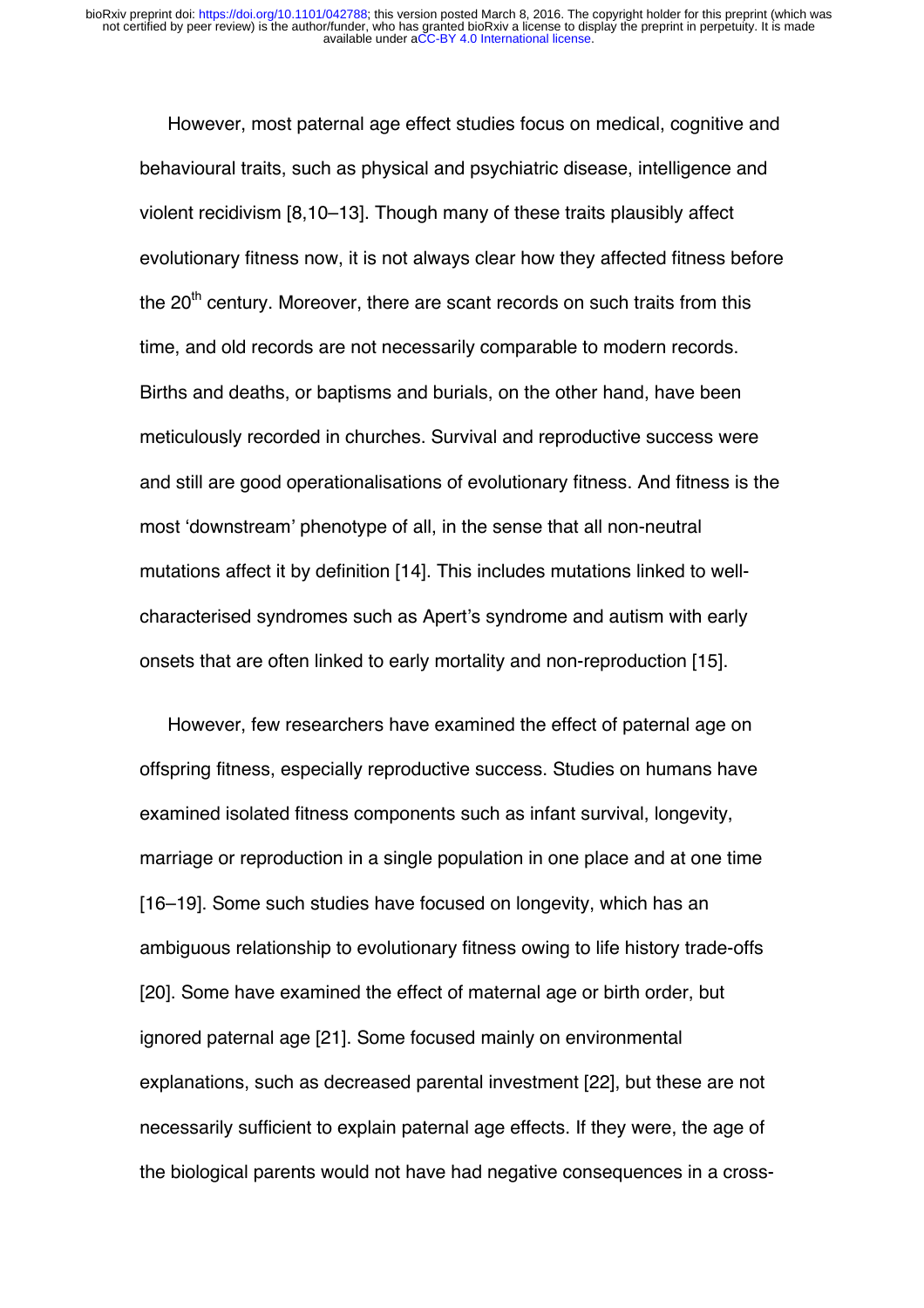fostering experiment done on wild house sparrows [23]. Owing to variable methodology and sample sizes across studies, we cannot reliably compare findings to find out if they were different because of theoretically meaningful moderators.

## **The Present Study**

Here we focused on the offspring's reproductive success, operationalized as number of children who lived at least to an age of 5. To be able to compare all children of a father, we also included the children who did not have any children themselves, even if they died young. Reproductive success is a good predictor of an individual's contribution to the next generation's gene pool [24]. But we also separated early mortality, marriage success and number of offspring to examine successive episodes across the lifespan during which natural and sexual selection occur. Based on evolutionary genetic theory, we predicted that in aggregate we would find small, negative effects of paternal age on offspring fitness throughout the lifespan [25]. Some de novo mutations will have very large negative effects, but many more will be (nearly) neutral. In aggregate, on the population level, this implies a small stochastic increase in deleterious effects with paternal age.

However, humans do not time their reproduction randomly. Therefore paternal age effects may be confounded by social and genetic factors [26], associated with both age of reproduction and offspring reproductive success. Because our goal was to isolate *mutation-driven* effects of paternal age, we analysed the paternal age effect within full biological sibships and separated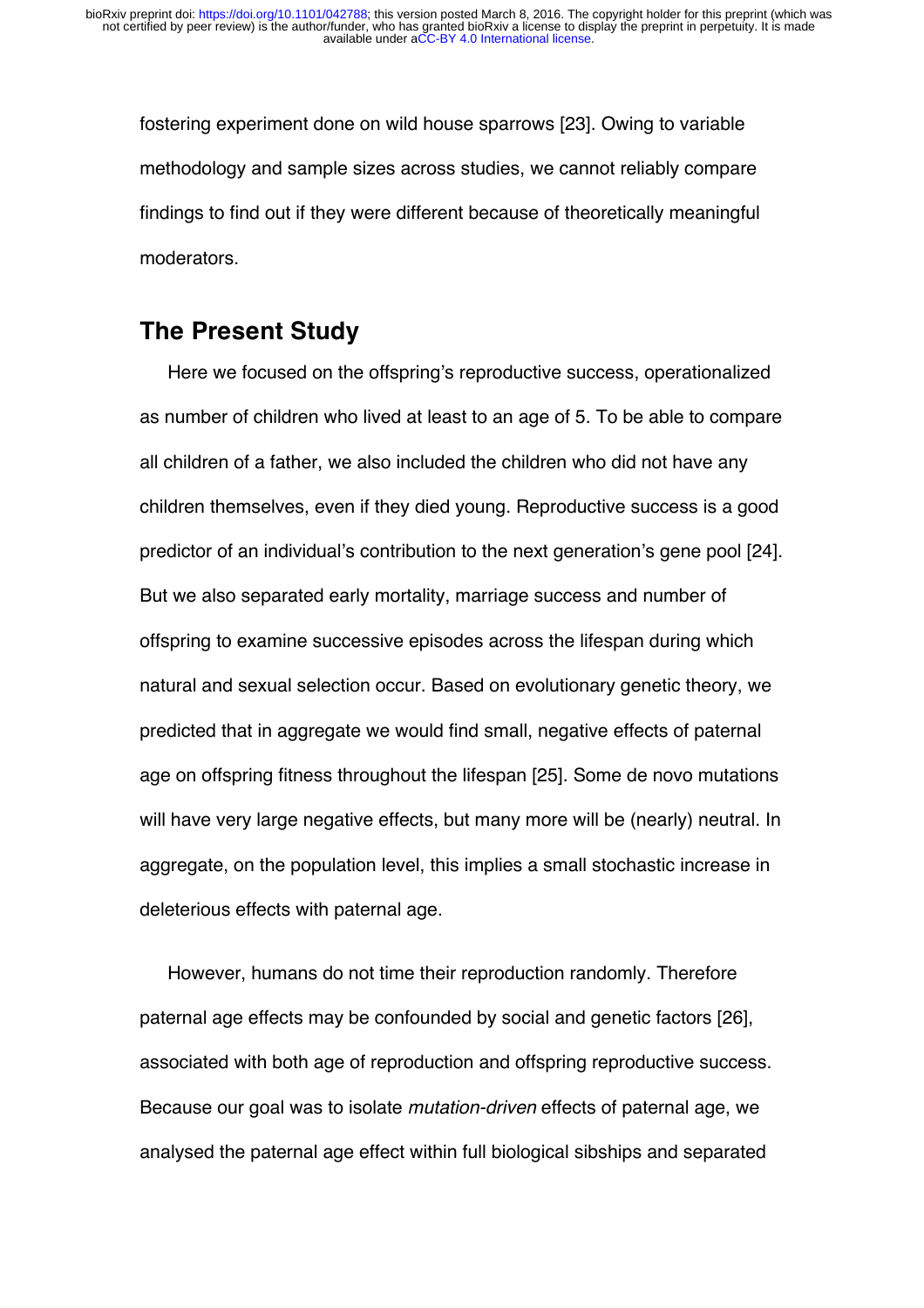out a between-family effect. This effectively controls for many potential confounds. Full siblings share a parental gene pool, so that genetic load, which accumulated over generations, is distributed across them randomly. Siblings also usually share much of their early environment, and access to resources such as wealth and land. However, social convention may additionally link inheritance to birth order and sex. Therefore, we also adjusted for a number of other social factors that might be linked to increasing paternal age within families, such as birth order and parental loss.

In so doing, we try to accomplish two goals: first, to isolate a potential biological, mutation-driven effect of paternal age on offspring fitness, and second, to compare different populations across different times and in different places, with high statistical power and comparable methodology. **Methods** 

## **Populations**

To test our hypotheses before the turn of the  $20<sup>th</sup>$  century, we used genealogies drawn from church records in the Saint-Lawrence valley, Québec (Canada), the Krummhörn (Germany) and four historical Swedish regions. To compare these populations to  $20<sup>th</sup>$  century Sweden, we used a populationbased linkage study from Swedish national health registers.

We used computerized and linked registers of births (and baptisms), deaths (and burials) and marriages to reconstruct family pedigrees and life histories for individuals. We call the individuals whose father's age we compared with their siblings' "anchors" wherever it aids comprehension.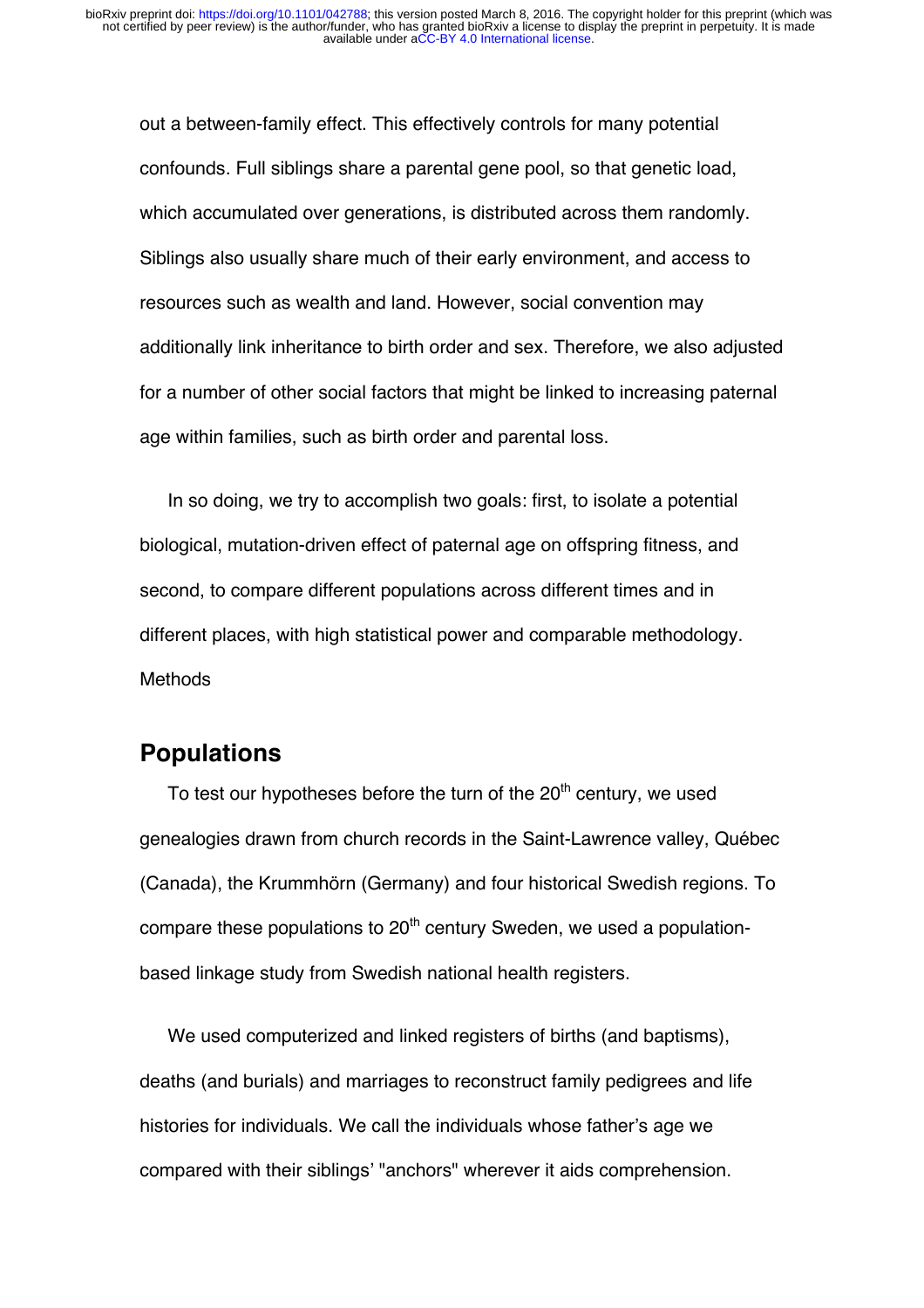Further statistics can be found in Table 1 and on the online supplementary

website at https://rubenarslan.github.io/paternal\_age\_fitness/ [27], where all

data processing steps and analyses are documented fully.

#### **Table 1. Descriptive statistics.**

|                                         | 1720-1850<br><b>Krummhörn</b> | 1670-1750<br>Québec | 1760-1850<br><b>Sweden</b> | $20th$ -<br>century<br><b>Sweden</b> |
|-----------------------------------------|-------------------------------|---------------------|----------------------------|--------------------------------------|
| <b>Population N</b>                     | 80,808                        | 459,591             | 271,129                    | 8,201,968                            |
| <b>Anchor N</b>                         | 16,433                        | 107,099             | 187,121                    | 1,419,282/<br>3,428,225              |
| <b>Anchors/ Families</b><br>(RS models) | 13,989/<br>3,266              | 78,022/<br>12,951   | 84,557/<br>24,595          | 1,207,601/<br>795,812                |
| <b>Anchors/ Families</b><br>(IS models) | 16,382/<br>3,762              | 96,042/<br>17,030   | 179,375/<br>49,321         | 3,335,772/<br>1,828,187              |
| <b>Paternal age</b>                     | 35.23 (7.56)                  | 36.28 (8.48)        | 34.37 (7.69)               | 31.84 (7.05)                         |
| <b>Maternal age</b>                     | 31.53 (5.88)                  | 29.58 (6.66)        | 31.54 (6.32)               | 28.34 (6.11)                         |
| <b>Female infant</b><br>mortality       | 11.1%                         | 19.0%               | 12.0%                      | 0.5%                                 |
| <b>Male infant</b><br>mortality         | 12.9%                         | 23.2%               | 14.1%                      | 0.7%                                 |
| <b>Fertility (married</b><br>women)     | 3.66(2.89)                    | 7.71(4.57)          | 3.6(3.17)                  | 2.15(1.11)                           |
| Male age at first<br>child              | 29.29 (5.36)                  | 27.92 (5.29)        | 28.13 (5.18)               | 28.07 (5.6)                          |
| Male age at last<br>child               | 39.6(7.5)                     | 44.19 (8.59)        | 37.52 (8.29)               | 33.57 (6.14)                         |

RS: reproductive success. IS: infant survival. Numbers in parentheses are standard deviations. Years refer to the birth years of the anchors. For 20<sup>th</sup>-century Sweden, fertility-related numbers are from 1947-1959 (first N given) and mortality numbers are from 1969-2000 (second N given) and the Bayesian reproductive success models were based on a random subset of 100,000 families.

The first population are the French settlers of the Saint-Lawrence valley in contemporary Québec, Canada [28]. They were an isolated frontier population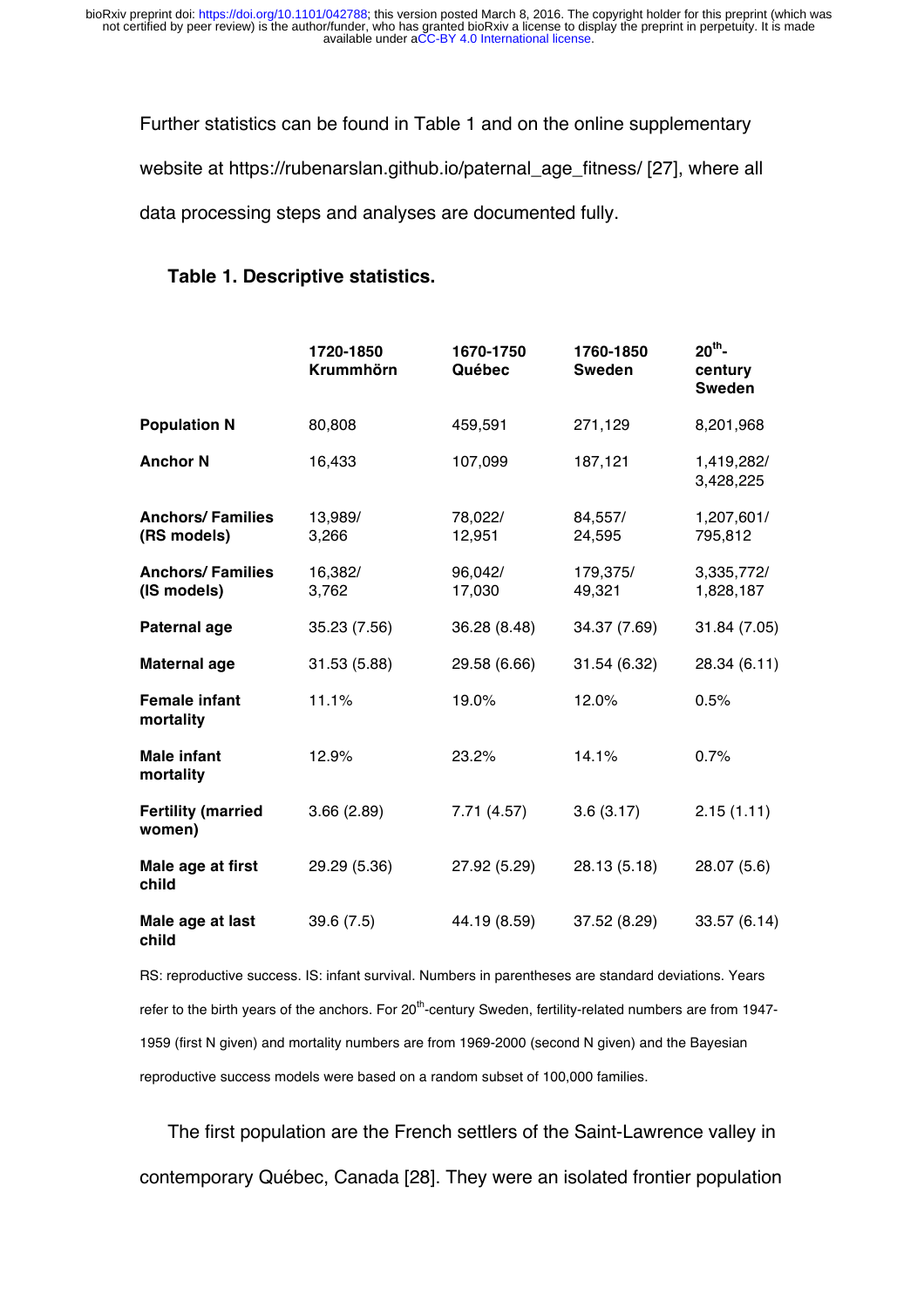in a harsh climate but they also had access to abundant resources and lots of unsettled land. We focused on the 107,099 anchors born between 1670 and 1750. Married female anchors from this period had on average 7.7 children.

The second population are inhabitants of the Krummhörn in contemporary Germany [29]. They were also quite isolated and had a stable population size. We focused on the 16,433 anchors born between 1720 and 1850. Married female anchors from this period had on average 3.7 children.

The third population are Swedes in the Sundsvall, Northern inland (Karesuando to Undersåker, includes Sami people), Linköping and Skellefteå regions [30,31]. All individuals living in Skellefteå and most individuals in Sundsvall were linked between church parishes. In the other regions, some individuals appeared in more than one parish. We focused on the 187,121 anchors born between 1760 and 1850. Married female anchors from this period had on average 3.6 children.

Our modern data is the whole population of Sweden. The Swedish Multi-Generation Register includes records of individuals born after 1932 and alive by 1962, as well as their parents. It was linked to the Cause of Death register that includes death dates. Information about marriages was derived from the Longitudinal Integration Database for Health Insurance and Labour Market Studies (LISA by Swedish acronym). Because of data availability and censoring in this dataset, we focused on the 1,419,282 anchors born between 1947 and 1959 for reproductive outcomes and the 3,428,225 anchors born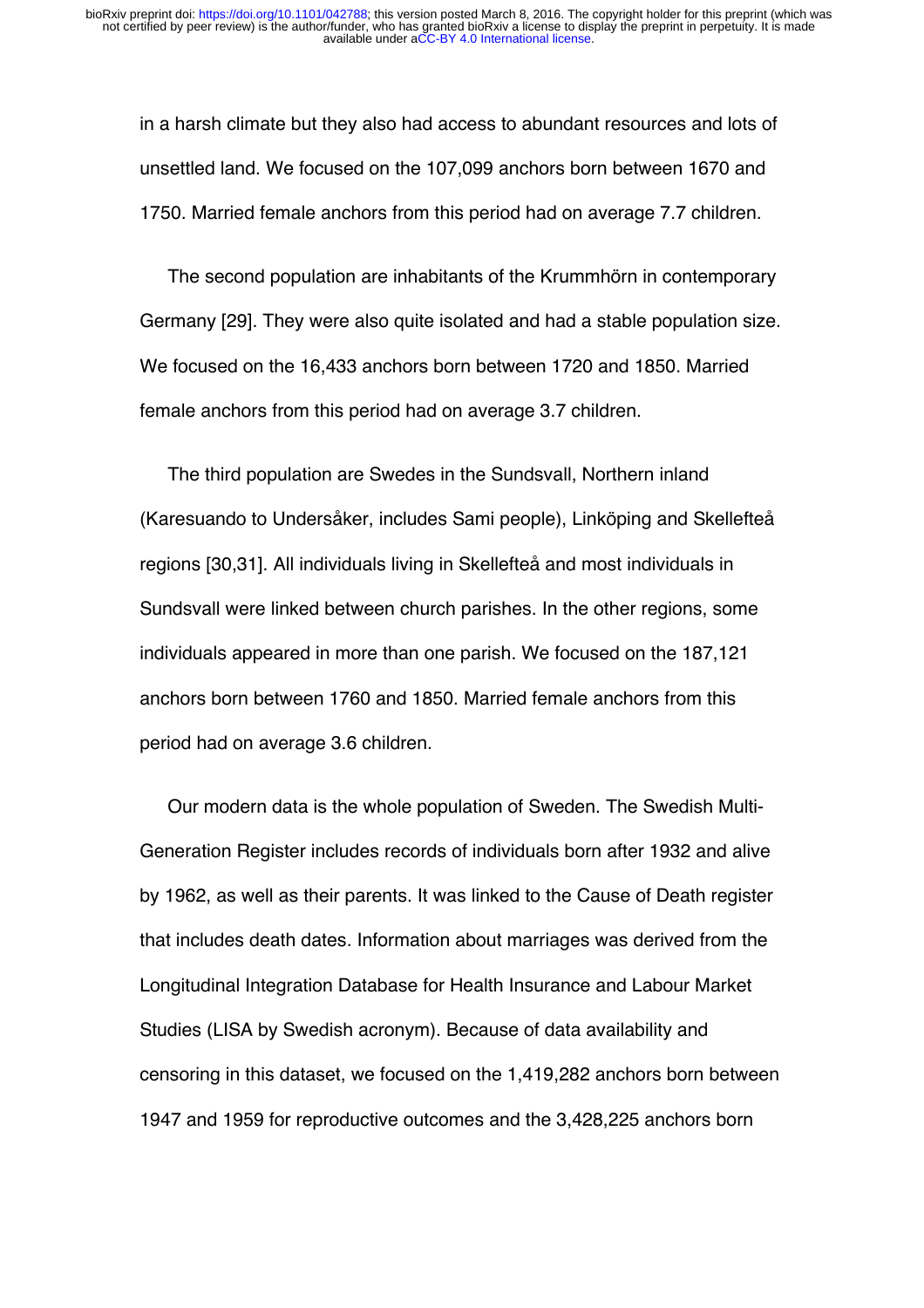between 1969 and 2000 for survival outcomes. Married female anchors from the earlier period had on average 2.2 children.

### **Statistical approach**

We employed multilevel regressions with an intercept per family to compare siblings within families. We used the R packages lme4 [32] and MCMCglmm [33], and adjusted for average paternal age within each family to isolate a within-family paternal age effect. In our simple models, which we could run with almost all data, we adjusted only for offspring sex and birth cohort. We adjusted for birth cohort to account for secular changes in mortality and fertility. In the historical Swedish data, we additionally adjusted for geographical region and in the Québec data we adjusted for whether they were born in a major city. In extended models, we added a number of covariates to rule out various alternative explanations. We adjusted for parental deaths in the first 5 years of life to remove effects related to early orphanhood and parental senescence. Because parental death dates were sometimes missing, we had to run these models with slightly reduced sample sizes. We computed the number of living siblings who were younger than 5 years to adjust for a measure indicative of a crowded crib, suggesting dilution of parental care [34]. We adjusted for maternal age in three bins: 20 and younger, 21-34, 35 and older. We binned maternal age to reduce multicollinearity with paternal age, and because it often has nonlinear effects. We also adjusted for family size.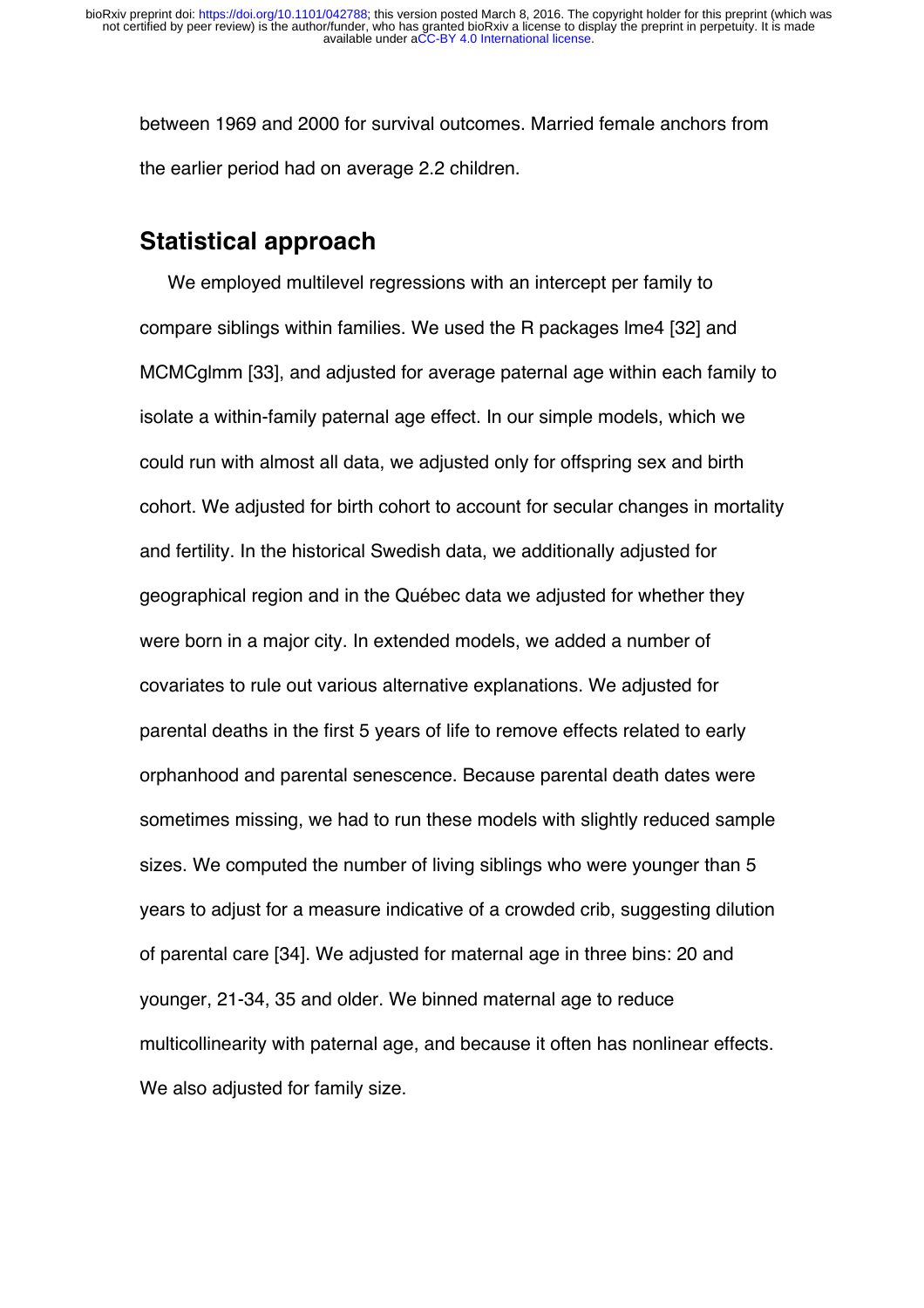We used MCMCglmm to analyse reproductive success for *all* offspring, including those who died in childhood or never married. By using a zeroalteration link function, we were able to properly model the large number of offspring who died childless. For  $20<sup>th</sup>$ -century Sweden, we had to randomly sample a hundred thousand families to make the MCMCglmm models feasible. We checked our inferences by using different random subsets and by using all data in lme4. Our estimates of the highest posterior densities are thus too conservatively broad for  $20<sup>th</sup>$ -century Sweden. To separate effects into successive episodes of natural and sexual selection, we adjusted for success in the previous episode. For example, to analyse reproductive success we included only ever-married anchors and adjusted for their number of spouses.

## **Results and Discussion**

We found negative paternal age effects on reproductive success in all four populations, even after adjusting for numerous covariates, including offspring sex, birth cohort, number of (dependent) siblings, loss of either parent, and maternal age. Compared to a sibling born when the father was 10 years younger, anchor individuals had 13% [95% credible interval: 3-22%], 4% [2- 6%], 9% [6-12%], and 5% [4-6%] fewer children who survived to age 5 years in the Krummhörn, Québec, historical Sweden and  $20<sup>th</sup>$ -century Sweden, respectively. When assuming an average anchor with average reproductive success for the population, this translates to 0.18, 0.19, 0.20, and 0.10 fewer surviving children per decade of paternal age, respectively (Figure 1).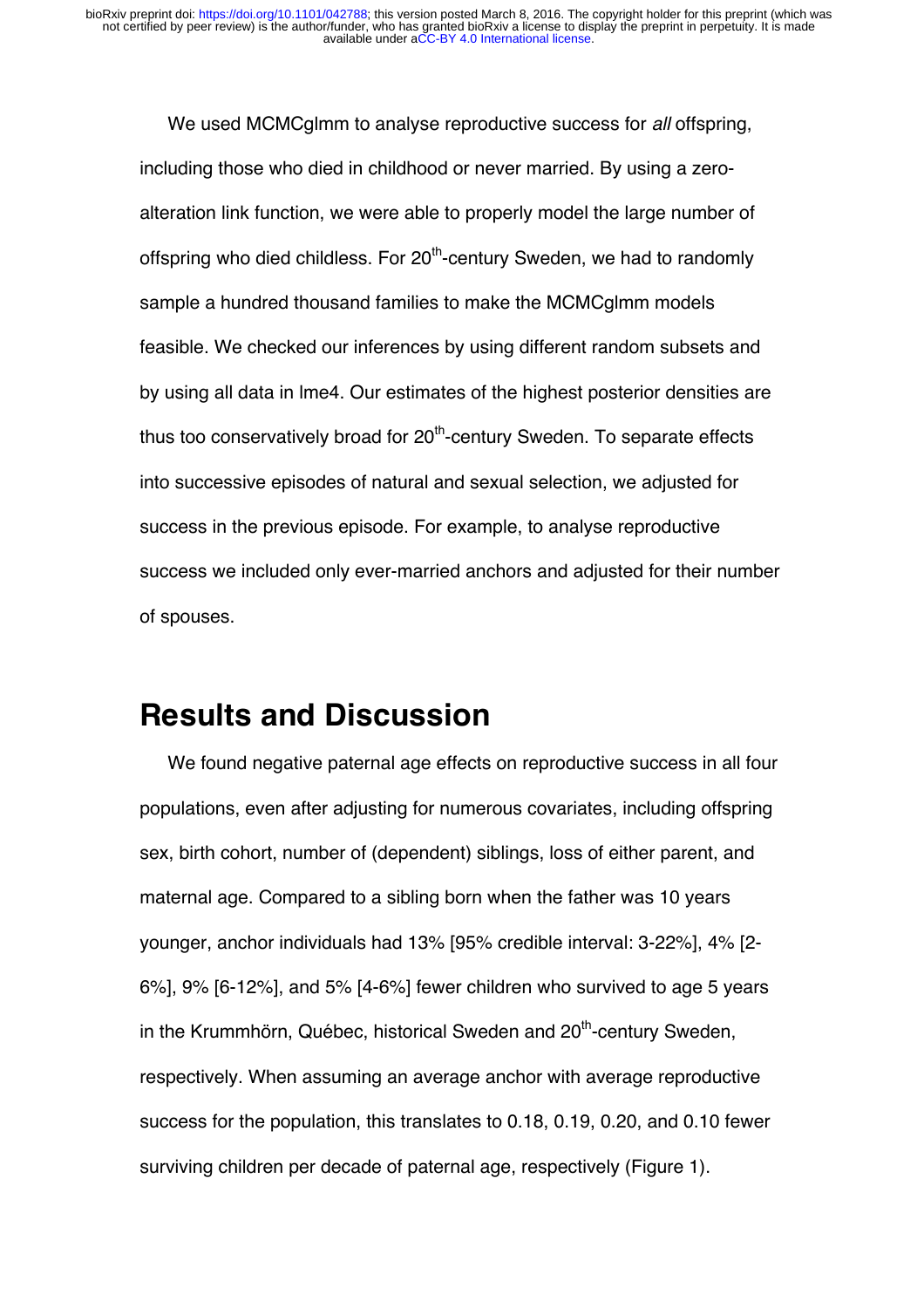

#### **Fig. 1: Paternal age effects on number of surviving children.**

MCMCglmm model predictions for within-family paternal age effects with covariates set to the earliest respective birth cohort and the other covariates, maternal age, parental loss, sex, number of siblings (total and dependent) set to their central tendency. In these heavily controlled models, the following ns remained in the analysis: Québec (51,433), Krummhörn (9,449), historical Sweden (83,850), 20thcentury Sweden (1,197,862, plot based on a random subset of 152,032). Points show the posterior mean; the cat eyes show the posterior density (uncertainty). The fitted regression slopes are weighted by certainty.

We observed only effects consistent with a linear dose-response relationship across the paternal age range (Figure 1), as we predicted assuming continuously occurring mutations in the male germ line drove them.

In the Québec data, we had access to deep pedigrees, allowing us to compare not only siblings, but also cousins in a within-extended-family design. Even across three generations, we found negative grandpaternal age effects (maternal grandfather: 4% [2-6%], paternal grandfather: 7% [4-9%]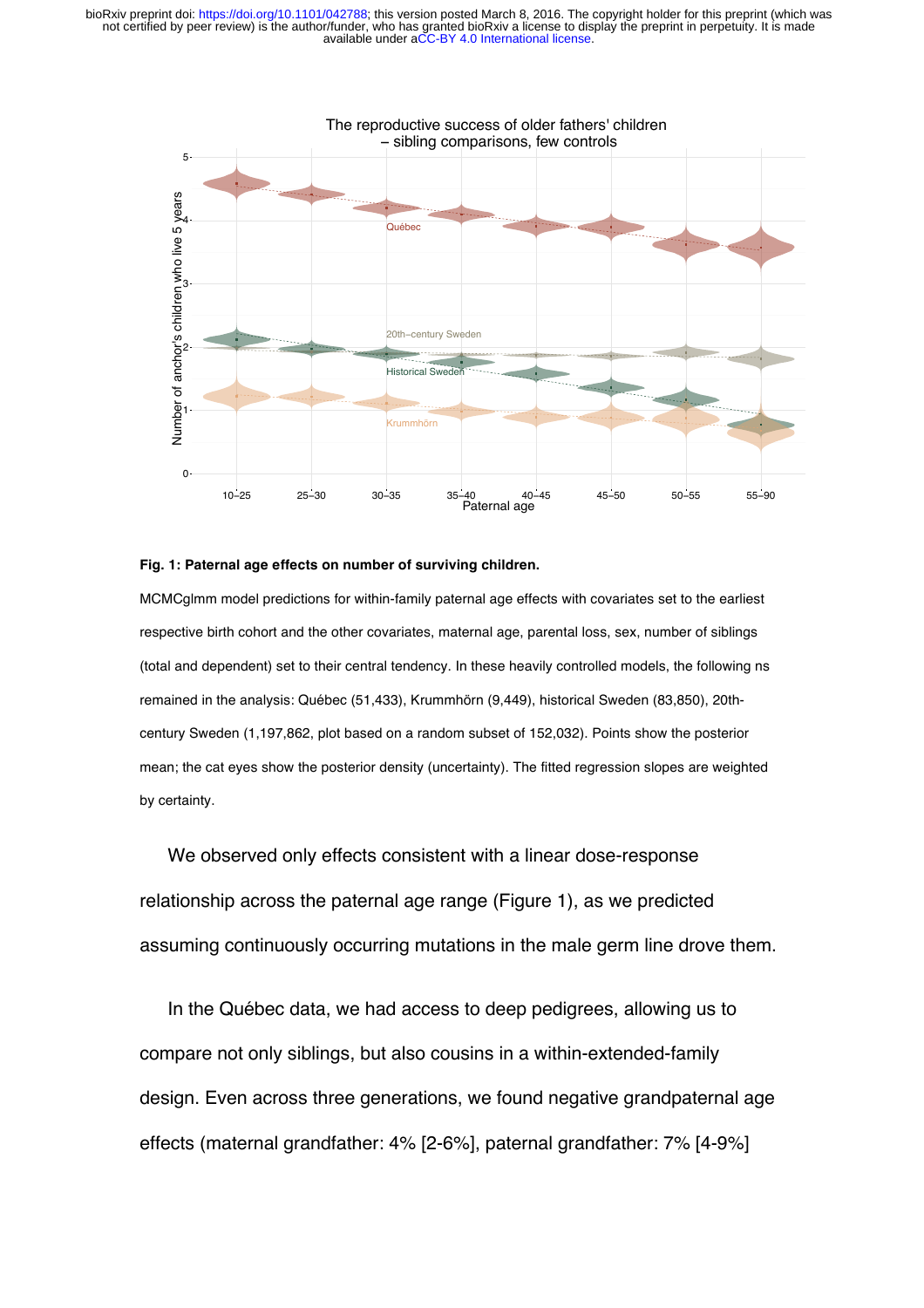fewer children) on offspring reproductive success, operationalised as above, that were roughly half the size of paternal age effects in the same model (10% [8-12%] fewer children). We find it unlikely that the environment or epigenetics caused these effects, since we would expect such effects to wash out faster than effects based on genetic mutations whose likelihood of being passed on halves every generation.

When we, as early studies have tended to do [17,19], compared individuals *between* families instead of within sibships, paternal age was not consistently negatively associated with fitness outcomes. In fact, we found a positive between-family effect of average paternal age in the models with the basic set of covariates that disappeared when adjusting for further potential social confounds like family size. This suggested to us that our approach succeeded in separating out a non-mutational influence, such as family size or heritable parental fertility dispositions (see supplement [27]).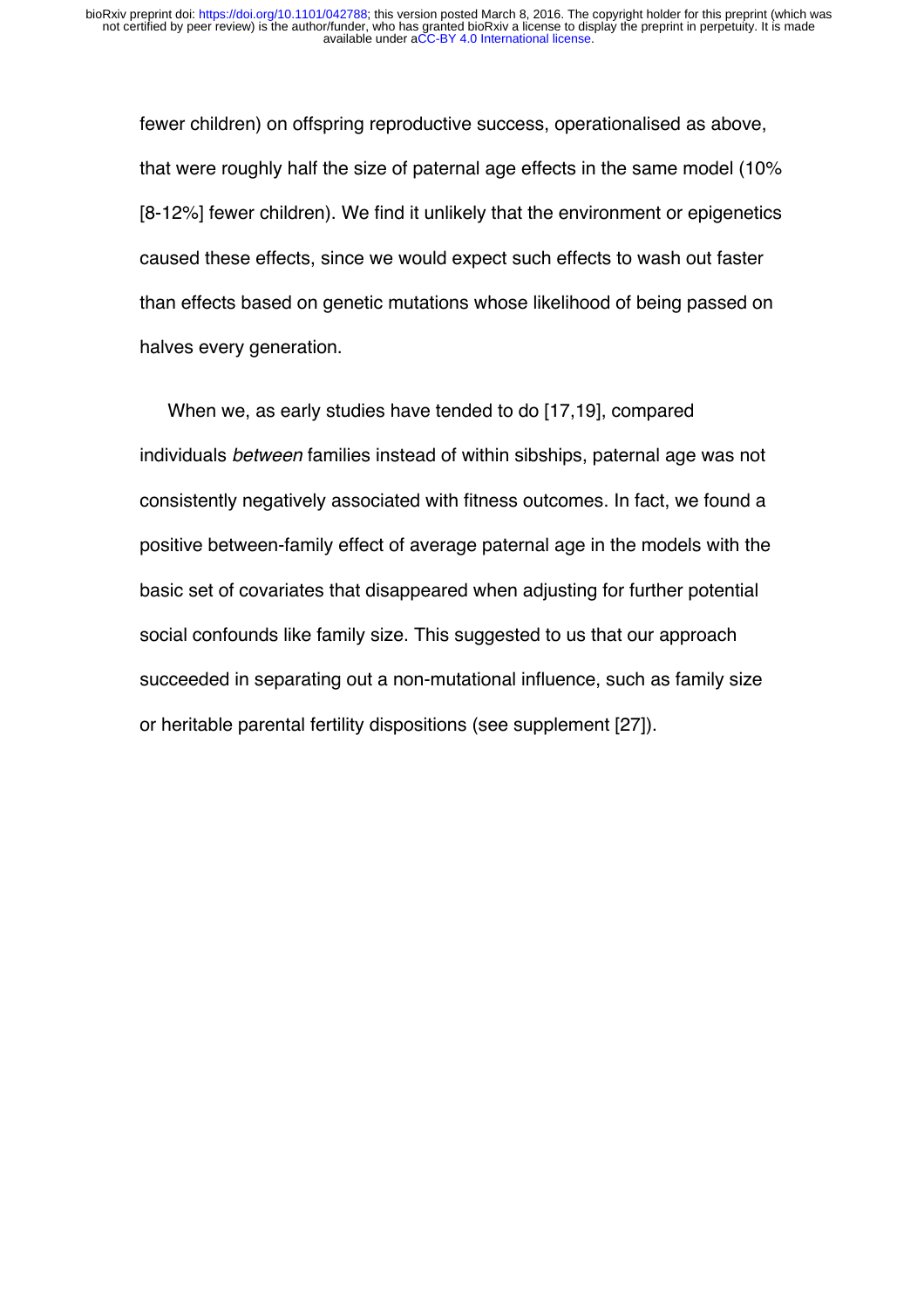

#### **Fig. 2: Paternal age effects on subsequent selective episodes.**

Estimates of odds ratios and intercept rate ratios from lme4 with 95% confidence intervals. Controlled for sex and cohort. Modelling specifics, base rates, *n*s, effects after adding further controls and linearity checks for each of the models are given in the supplement.

As shown in Figure 2, when we separately examined the selective episodes along the lifespan, effects were significantly negative across almost all models in Québec and historical Sweden. In the small Krummhörn population (*n*s = 4,433-11,505) only marriage success was significantly negatively predicted by paternal age after adjusting for the extended covariates. Confidence intervals for the other effects still included the estimates from the other populations, but were not consistently significant. This suggests that low statistical power prevented us from breaking up the total effect into the contributions of each selective episode in the Krummhörn.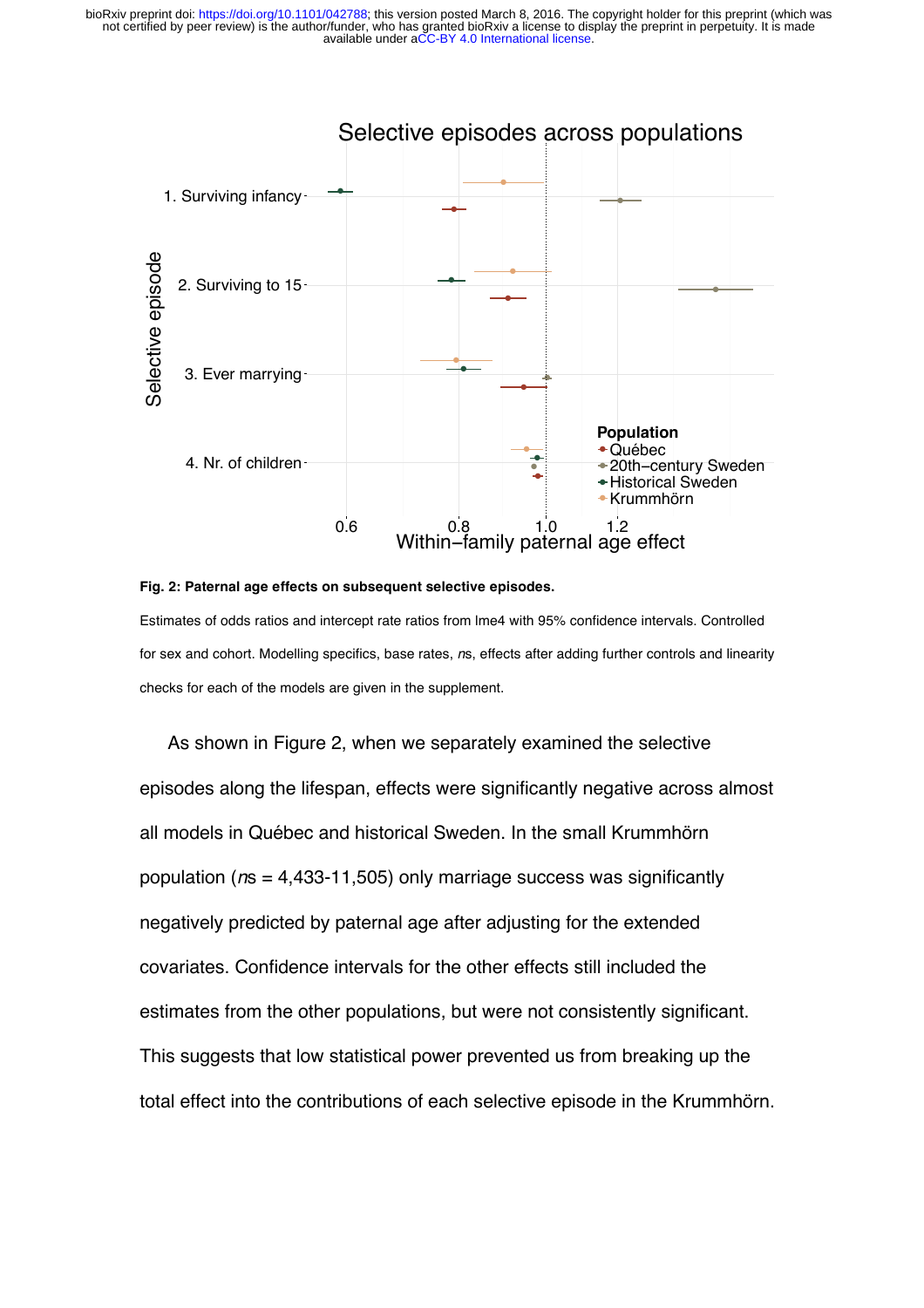In 20<sup>th</sup>-century Sweden, only the effect on number of children was significantly negative. Here, low power cannot explain the absence of negative effects, as this population was our largest by orders of magnitude. Infant and child mortality in Sweden are among the lowest in the world. Because more than 99% of children brought to term in the years 1969 to 1999 survived, natural selection had less leeway to act during this episode. Low infant mortality was achieved mostly through advances in peri- and postnatal care, but abortion may also have played a role. Abortions end one fifth of all known pregnancies in Western Europe [35]. They are unobserved in all our populations. Most are elective, not therapeutic [36], but even women electing to have an abortion may do so selectively after considering their own age and paternal characteristics, including age [37]. On the other hand, paternal age predicts both miscarriages [38] and very preterm births [39]. We can speculate that the selective abortion of fetuses with congenital disorders and the increased survival of preterm births might explain the absence of a negative paternal age effect on infant survival in 20<sup>th</sup> -century Sweden. Unlike surviving to reproductive age, being married may no longer be a prerequisite for high fitness. Although there is still plenty of variability in odds of marriage, you no longer need to marry to start a family in Sweden. For the Swedish generation we examined, born from 1947 to 1959, co-habitation and having children were possible without ever marrying. Unfortunately, we do not have data on romantic co-habitation.

We found it striking how closely aligned the effect sizes were across four populations that were distant in both space and time. This speaks for a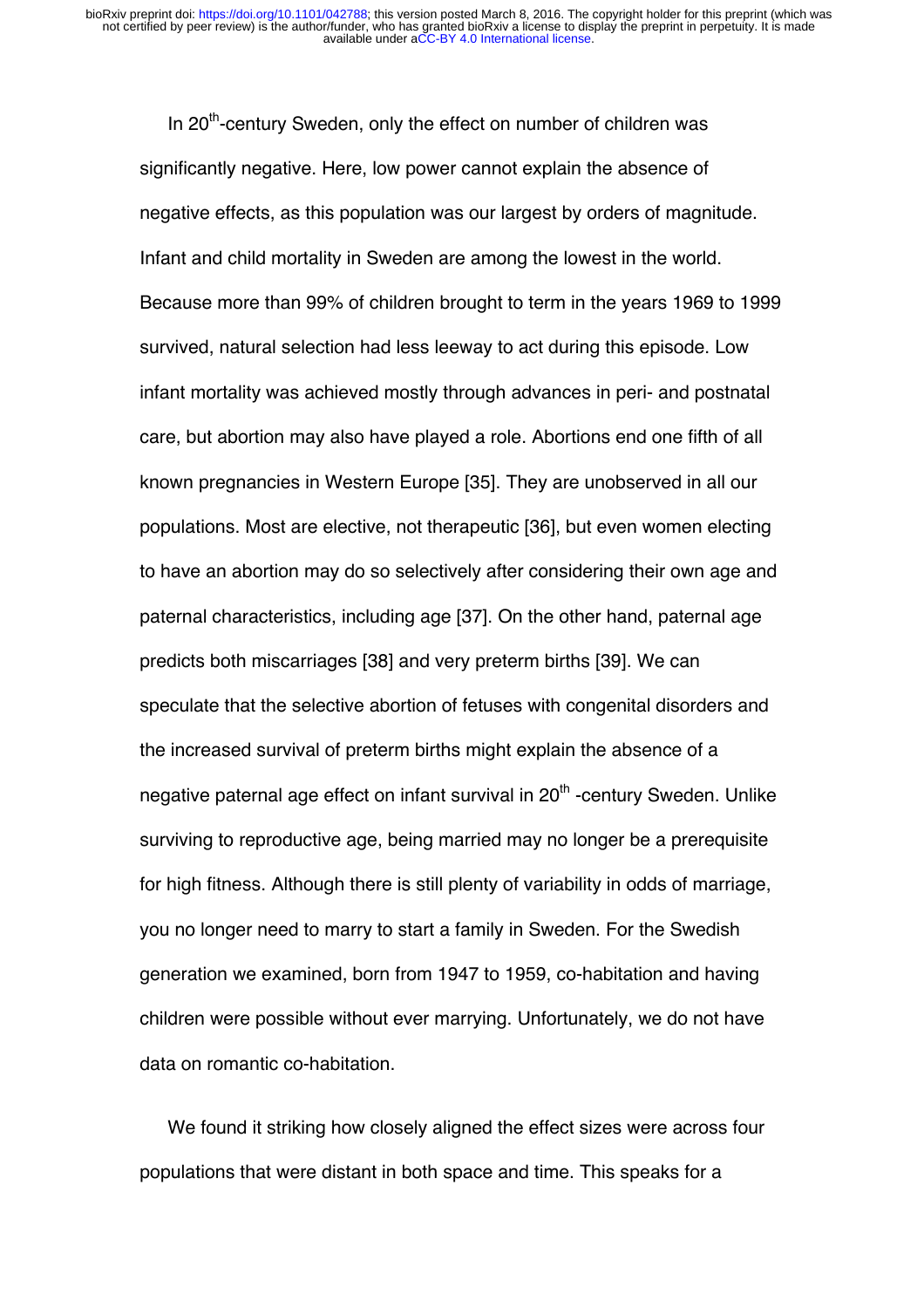universal effect, perhaps inherent in human reproductive biology. With the work of Kong et al. and others [1,5] having demonstrated such a strong and likely causal effect of paternal age on de novo genetic mutations, we are confident to interpret paternal age as a placeholder variable for the occurrence of the latter. However, some alternative explanations for paternal age effects have been put forward and are worth addressing.

Eisenberg et al. [40] linked advanced paternal age to longer offspring telomeres, but it remains unclear whether this association is causal, whether it would differ between siblings and whether it could mediate phenotypic effects. Paternal age effects on epigenetic alterations have so far only been speculated on.

Maternal age is another matter: its effects on aneuploidies are well established in the literature [41]. Although we adjusted for between-family maternal age effects, parents' ages within families increase in lockstep. Their effects are difficult to separate in largely monogamous populations. Even though maternal age is linked to aneuploidies, most aneuploid conceptions are not carried to term and even live-born children rarely get old. Only children with Down's syndrome live longer, at least in  $20<sup>th</sup>$ -century conditions, but they are rarely fertile. We observed a linear association between parental age and fitness, consistent with a mutation-driven paternal age effect, but inconsistent with maternal age effects via Down's, which are typically non-linear, i.e. sigmoidal [41].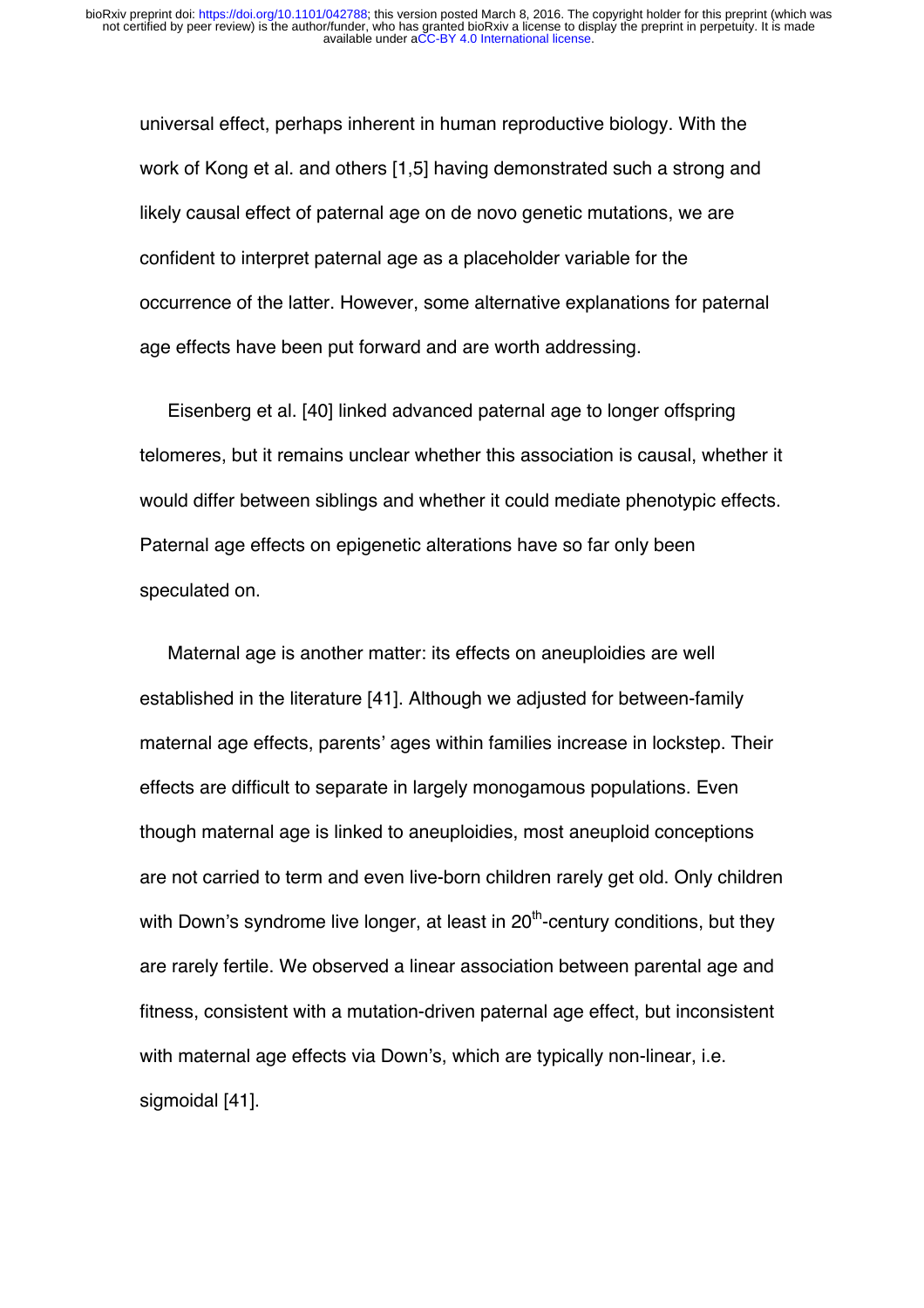Paternal age may itself predict Down's syndrome when mothers are older [42], but we think this pathway cannot explain all reported effects (see robustness checks). In modern epidemiological data, specific syndromes could be easily excluded to test their contribution. Given that a recent study also estimates a small effect of maternal age on single nucleotide *de novo*  mutations [43], we may have been able to isolate a biological effect through our extensive adjustments for social explanations, even though we could not perfectly separate out each parent's contribution.

In robustness analyses, we tested whether our modelling decisions affected our main results. Our results were robust to a) adjusting for birth order and last born status b) adjusting for age at orphanhood instead of parental loss until age five c) adding separate random intercepts for mother and father instead of one per dyad d) adjusting for birth cohort with a continuous measure or more fine-grained bins e) adjusting for paternal age at first birth in addition to average paternal age in the family f) simulating a larger-than-observed, positive paternal age effect on offspring survival in  $20<sup>th</sup>$ century Sweden, where some early deaths were not recorded g) adjusting for grandparental loss (where known) in grandpaternal age effect analyses in Québec h) performing survival analyses for the Québec and Krummhörn mortality data and i) randomly omitting childless children of older mothers at several times the actual rate of Down's syndrome in 20<sup>th</sup>-century Sweden. To find out whether results were driven by first- and last-born adult sons being more or less likely to be the main family heirs, we adjusted for this status. Even though this meant controlling for an intermediate outcome (adult sons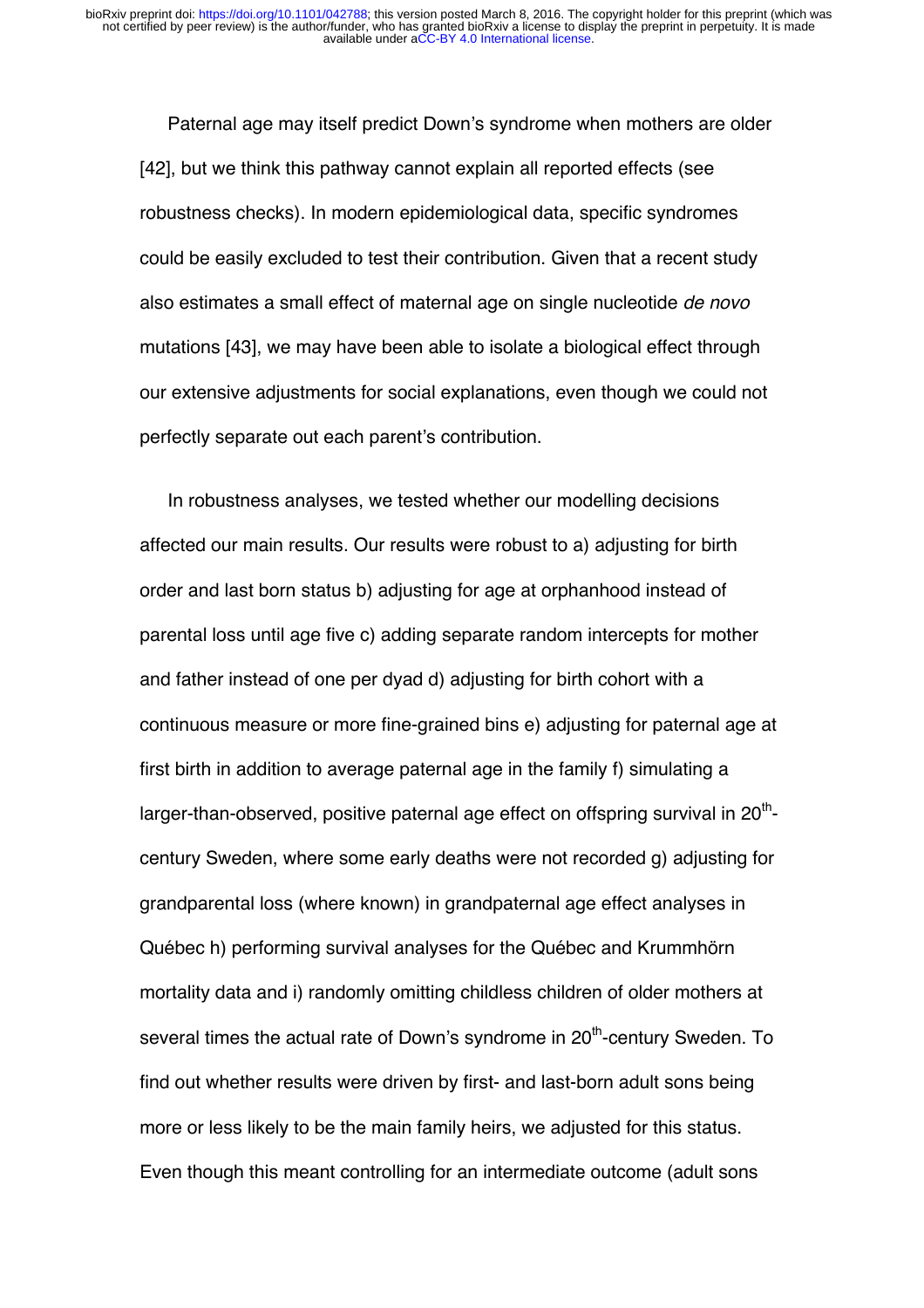necessarily did not succumb to child mortality), results were robust to this adjustment too.

In sensitivity analyses, we showed that effects on fitness outcomes beyond early survival could not be completely explained by offspring education (only available in  $20<sup>th</sup>$ -century Sweden), or offspring reproductive timing (age at first and last birth). However, anchor mortality before 50 years of age seemed to near-completely account for effects on reproductive success in Québec and historical Sweden, but not in the Krummhörn and  $20<sup>th</sup>$ -century Sweden. Age was more often censored than completed fertility, owing to the longer follow-up required. We adjusted for age in four bins (died younger than 25, 25 to 50, died older than 50, death date unknown). The results were robust to binning ages differently.

## **Implications and conclusions**

We mainly aimed to isolate paternal age as a biological causal factor in our analyses. Indeed, in four large population-based datasets, we find robust support for the evolutionary genetic prediction that higher paternal age linearly decreases offspring fitness via *de novo* mutations. Paternal age effects could also have implications for policy: Descriptive data show a fall from 1930 to 1970 and a steady rise in maternal and paternal ages since 1970 in Sweden. However, average parental ages in 2010 were still lower than in 1737-1880 (Figure 3). Although people start reproducing later, they also stop earlier. Contrary to common news and lay scientific accounts, contemporary parents do not reproduce unprecedentedly late *on average* [1,37]. While advanced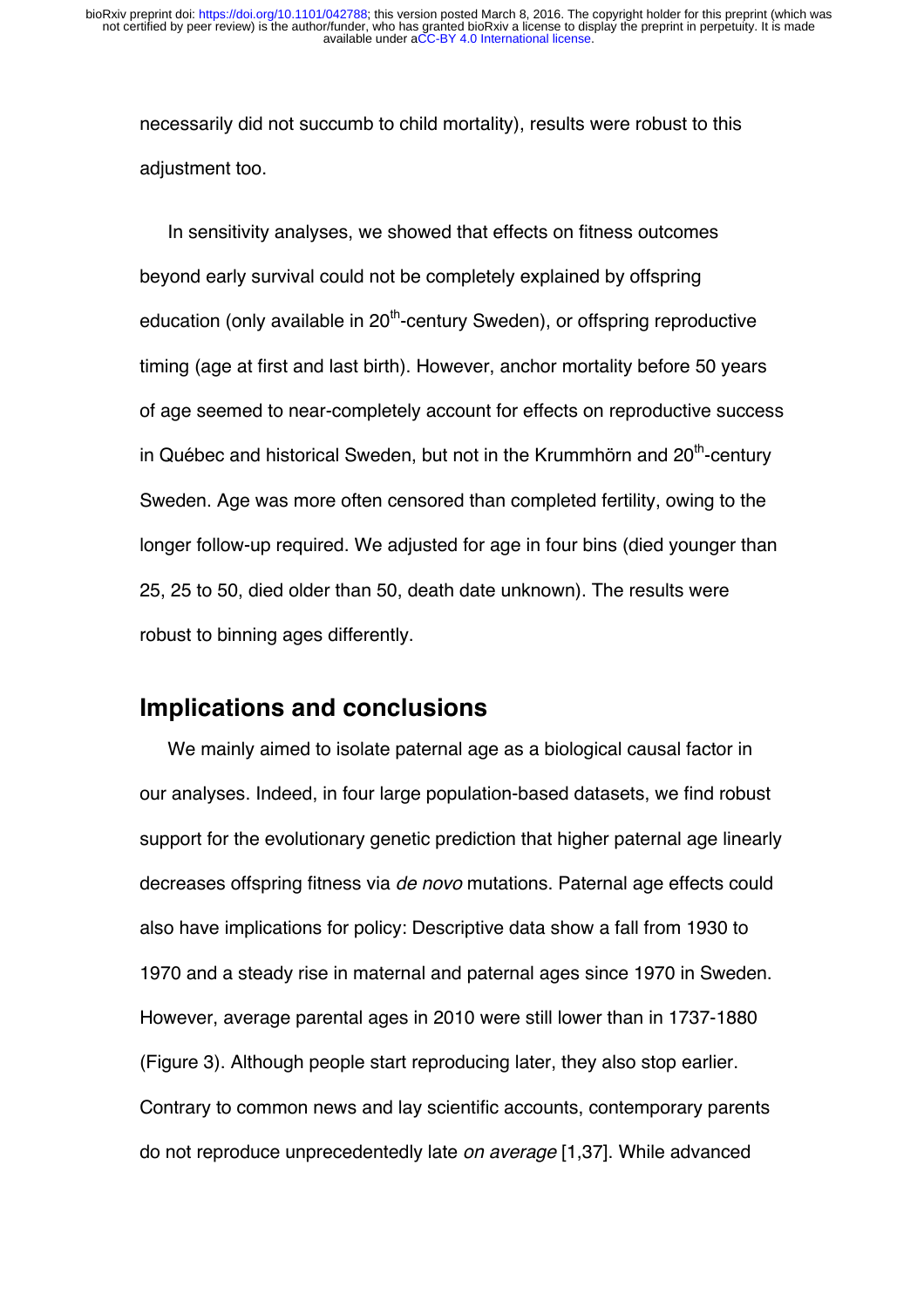parental ages at *first* birth may entail smaller families, pre-industrial populations had similar average ages at birth and were not overwhelmed by mutational stress. So, we do not predict that contemporary reproductive timing will lead to unprecedented or unbearable *de novo* mutational loads. Contrary to oft-repeated doomsaying [44], purifying selection against mutations, in so far as paternal age effects on fitness are an appropriate index, has not been completely cushioned in the age of modern medicine.

Although our design is not ideal for separating the influence of maternal and paternal age, most secular trends and policies will probably affect both. Future research could disentangle the parents' contributions in polygamous populations or by using genome-sequenced families. Future research could also isolate a biological paternal age effect on early mortality in nonhuman animals with large recorded pedigrees, such as artificially inseminated breeding cattle. This would rule out most social confounds by design, but the much shorter breeding lifespans would limit generalizability to humans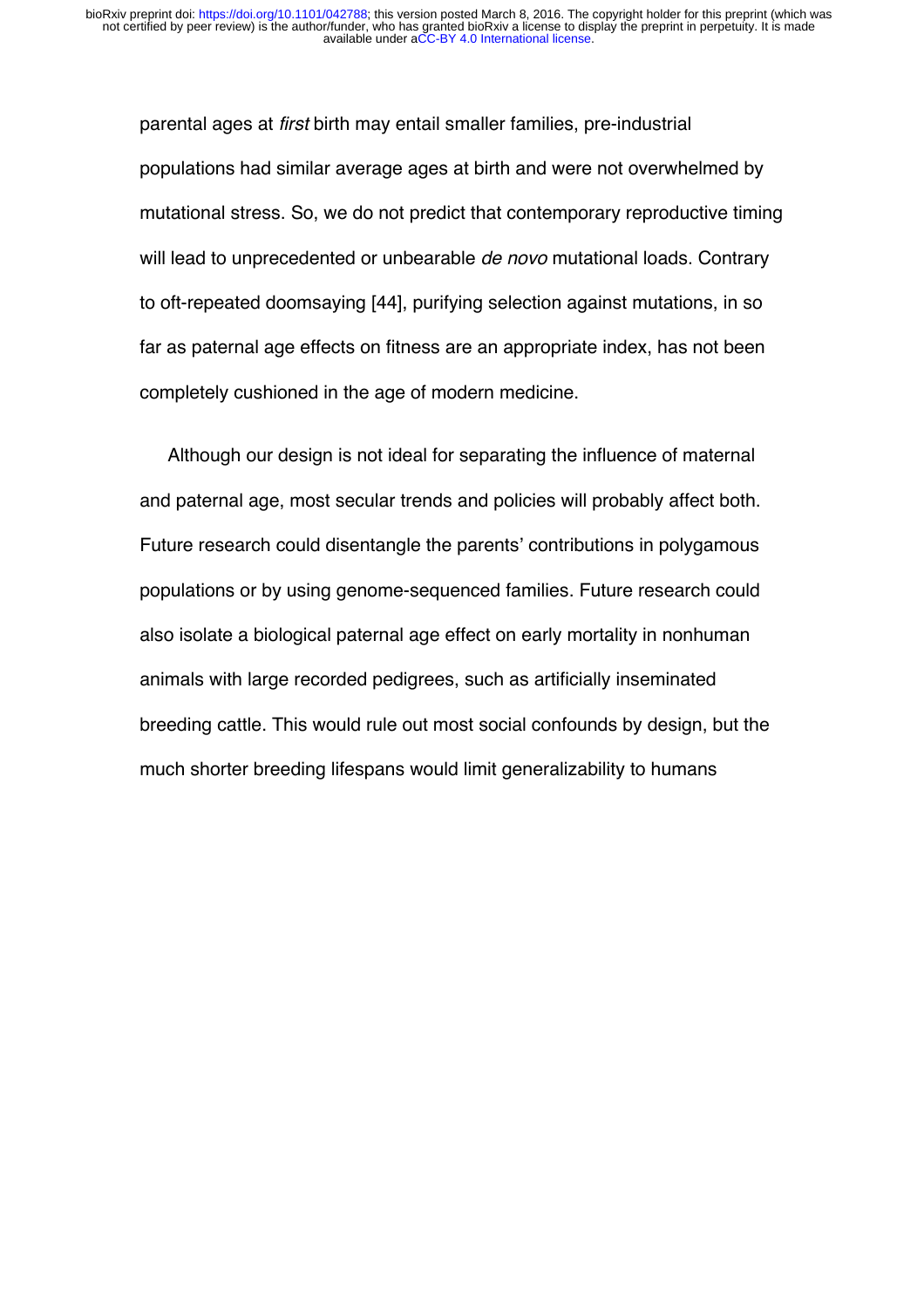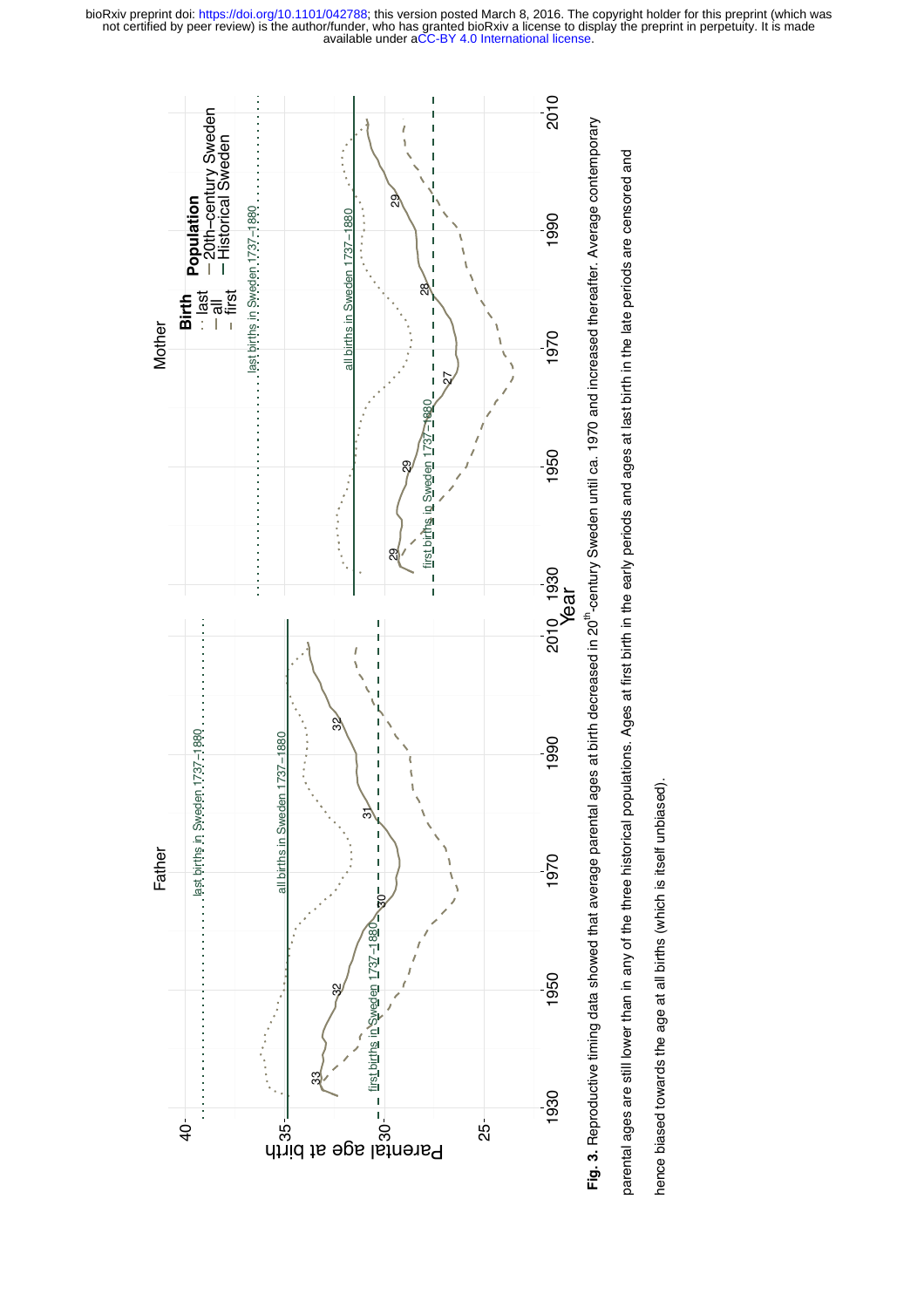# **Competing interests**

We have no competing interests.

# **Authors' contributions**

RCA and LP conceived of the study. RCA coordinated it, carried out the main data analyses and drafted the manuscript. KPW provided guidance and pre-processing for all church record data, contributed to the design of the study and replicated central analyses in Stata. EF and CA contributed the contemporary Swedish data. EF also provided guidance and pre-processing. EV contributed the Krummhörn data. KJHV, BPZ, MM, and LP helped design the study, helped interpret the data and critically revised the manuscript. All authors helped draft the manuscript and gave final approval for publication.

# **Acknowledgements**

RCA thanks Jarrod Hadfield, Ben Bolker and Holger Sennhenn-Reulen for their statistical packages and advice. MM acknowledges the support of the European Research Council grant 336475. CA and EF acknowledge financial support from the Swedish Research Council through the Swedish Initiative for Research on Microdata in the Social And Medical Sciences (SIMSAM) framework grant no. 340-2013-5867.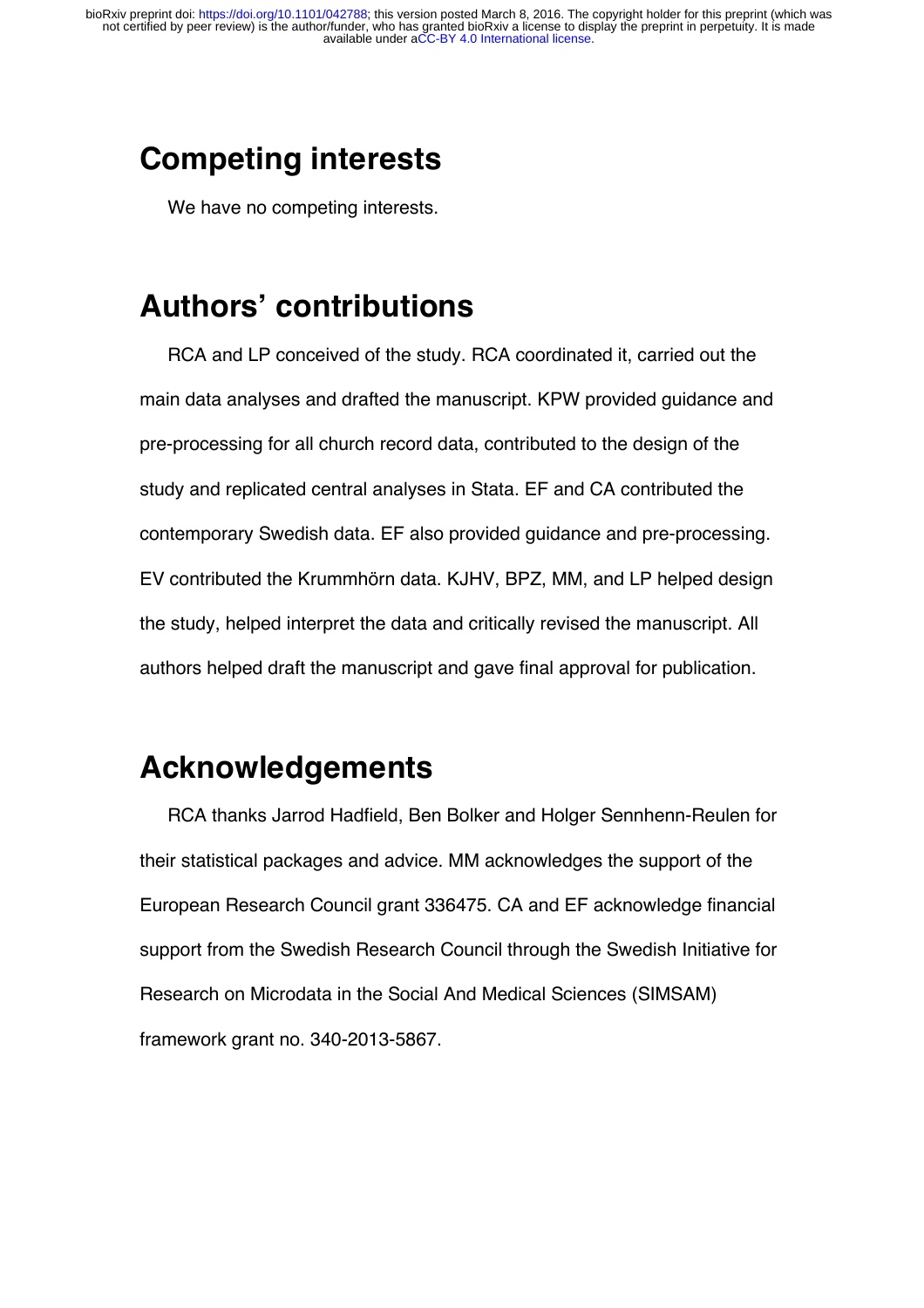# **References**

- 1. Kong, A. et al. 2012 Rate of de novo mutations and the importance of father's age to disease risk. *Nature* **488**, 471–475. (doi:10.1038/nature11396)
- 2. Shendure, J. & Akey, J. M. 2015 The origins, determinants, and consequences of human mutations. *Science* **349**, 1478–1483. (doi:10.1126/science.aaa9119)
- 3. Keightley, P. D. 2012 Rates and fitness consequences of new mutations in humans. *Genetics* **190**, 295–304. (doi:10.1534/genetics.111.134668)
- 4. Tomasetti, C. & Vogelstein, B. 2015 Variation in cancer risk among tissues can be explained by the number of stem cell divisions. *Science* **347**, 78– 81. (doi:10.1126/science.1260825)
- 5. Ségurel, L., Wyman, M. J. & Przeworski, M. 2014 Determinants of mutation rate variation in the human germline. *Annu. Rev. Genomics Hum. Genet.* **15**, 47–70. (doi:10.1146/annurev-genom-031714-125740)
- 6. Kloosterman, W. P. et al. 2015 Characteristics of de novo structural changes in the human genome. *Genome Res.* (doi:10.1101/gr.185041.114)
- 7. Reichenberg, A. et al. 2006 Advancing paternal age and autism. *Arch. Gen. Psychiatry* **63**, 1026–1032. (doi:10.1001/archpsyc.63.9.1026)
- 8. D'Onofrio, B. M., Rickert, M. E., Frans, E., Kuja-Halkola, R., Almqvist, C., Sjölander, A., Larsson, H. & Lichtenstein, P. 2014 Paternal age at childbearing and offspring psychiatric and academic morbidity. *JAMA Psychiatry* (doi:10.1001/jamapsychiatry.2013.4525)
- 9. Iossifov, I. et al. 2014 The contribution of de novo coding mutations to autism spectrum disorder. *Nature* **515**, 216–221. (doi:10.1038/nature13908)
- 10. Arslan, R. C., Penke, L., Johnson, W., Iacono, W. G. & McGue, M. 2014 The effect of paternal age on offspring intelligence and personality when controlling for parental trait levels. *PLoS ONE* **9**, e90097. (doi:10.1371/journal.pone.0090097)
- 11. Kuja-Halkola, R., Pawitan, Y., D'Onofrio, B. M., Långström, N. & Lichtenstein, P. 2012 Advancing paternal age and offspring violent offending: A sibling-comparison study. *Dev. Psychopathol.* **24**, 739–753. (doi:10.1017/S095457941200034X)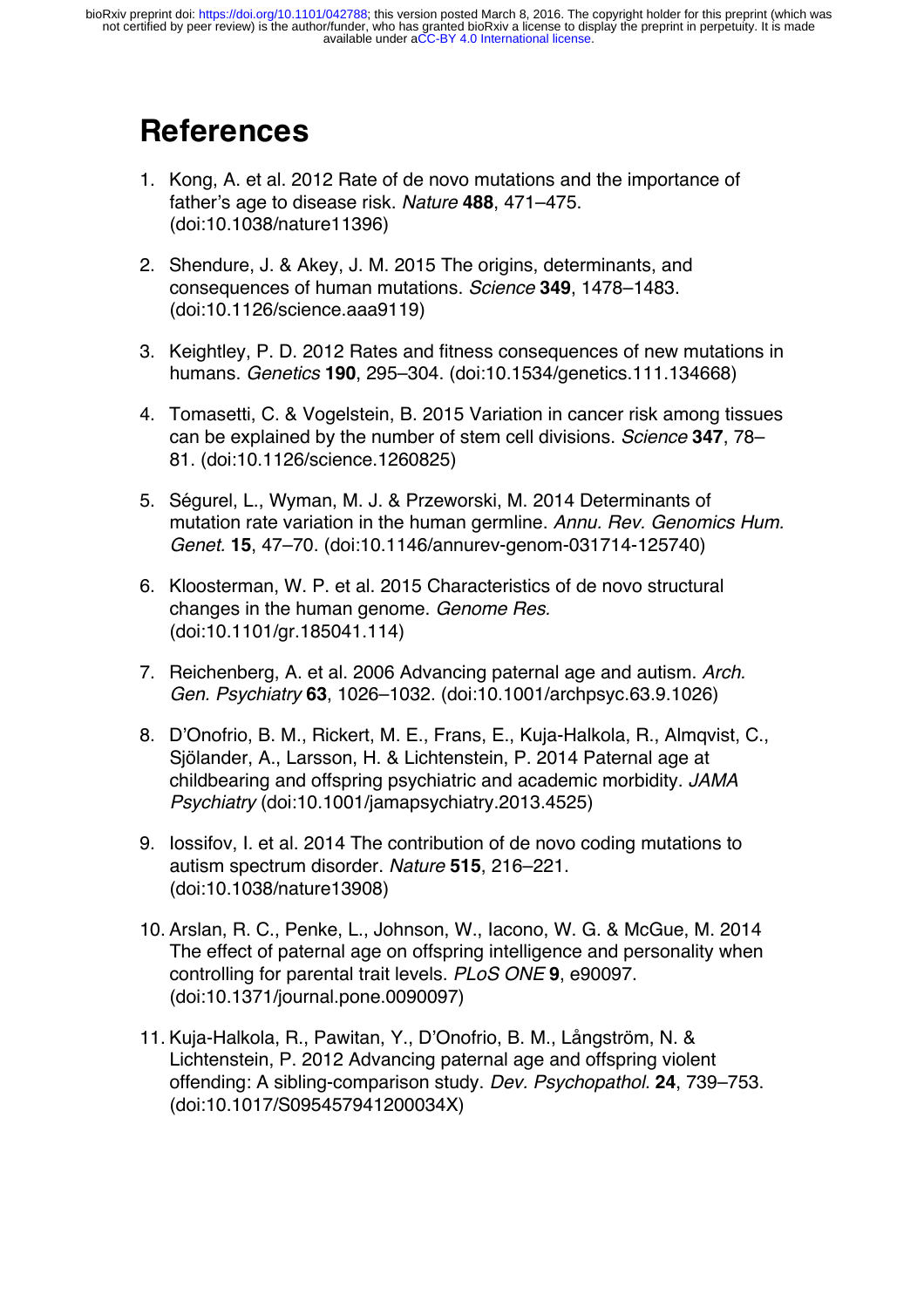- 12. Frans, E., MacCabe, J. H. & Reichenberg, A. 2015 Advancing paternal age and psychiatric disorders. *World Psychiatry* **14**, 91–93. (doi:10.1002/wps.20190)
- 13. Myrskylä, M., Silventoinen, K., Tynelius, P. & Rasmussen, F. 2013 Is later better or worse? Association of advanced parental age with offspring cognitive ability among half a million young Swedish men. *Am. J. Epidemiol.* **177**, 649–655. (doi:10.1093/aje/kws237)
- 14. Penke, L., Denissen, J. J. A. & Miller, G. F. 2007 The evolutionary genetics of personality. *Eur. J. Personal.* **21**, 549–587. (doi:10.1002/per.629)
- 15. Veltman, J. A. & Brunner, H. G. 2012 De novo mutations in human genetic disease. *Nat. Rev. Genet.* **13**, 565–575. (doi:10.1038/nrg3241)
- 16. Fieder, M. & Huber, S. 2014 Paternal age predicts offspring chances of marriage and reproduction. *Am. J. Hum. Biol.* , 339–343. (doi:10.1002/ajhb.22644)
- 17. Gavrilov, L. A. L. A. & Gavrilova, N. S. N. S. 1997 Parental age at conception and offspring longevity. *Rev. Clin. Gerontol.* **7**, 5–12. (doi:10.1017/S0959259897000026)
- 18. Hayward, A. D., Lummaa, V. & Bazykin, G. A. 2015 Fitness consequences of advanced ancestral age over three generations in humans. *PLoS ONE* **10**, e0128197. (doi:10.1371/journal.pone.0128197)
- 19. Zhu, J. L., Vestergaard, M., Madsen, K. M. & Olsen, J. 2008 Paternal age and mortality in children. *Eur. J. Epidemiol.* **23**, 443–447. (doi:10.1007/s10654-008-9253-3)
- 20. Hayward, A. D., Nenko, I. & Lummaa, V. 2015 Early-life reproduction is associated with increased mortality risk but enhanced lifetime fitness in pre-industrial humans. *Proc. R. Soc. Lond. B Biol. Sci.* **282**, 20143053. (doi:10.1098/rspb.2014.3053)
- 21. Gillespie, D. O. S., Russell, A. F. & Lummaa, V. 2013 The effect of maternal age and reproductive history on offspring survival and lifetime reproduction in preindustrial humans. *Evolution* **67**, 1964–1974. (doi:10.1111/evo.12078)
- 22. Myrskylä, M., Elo, I. T., Kohler, I. V. & Martikainen, P. 2014 The association between advanced maternal and paternal ages and increased adult mortality is explained by early parental loss. *Soc. Sci. Med.* **119**, 215–223. (doi:10.1016/j.socscimed.2014.06.008)
- 23. Schroeder, J., Nakagawa, S., Rees, M., Mannarelli, M.-E. & Burke, T. 2015 Reduced fitness in progeny from old parents in a natural population. *Proc. Natl. Acad. Sci.* (doi:10.1073/pnas.1422715112)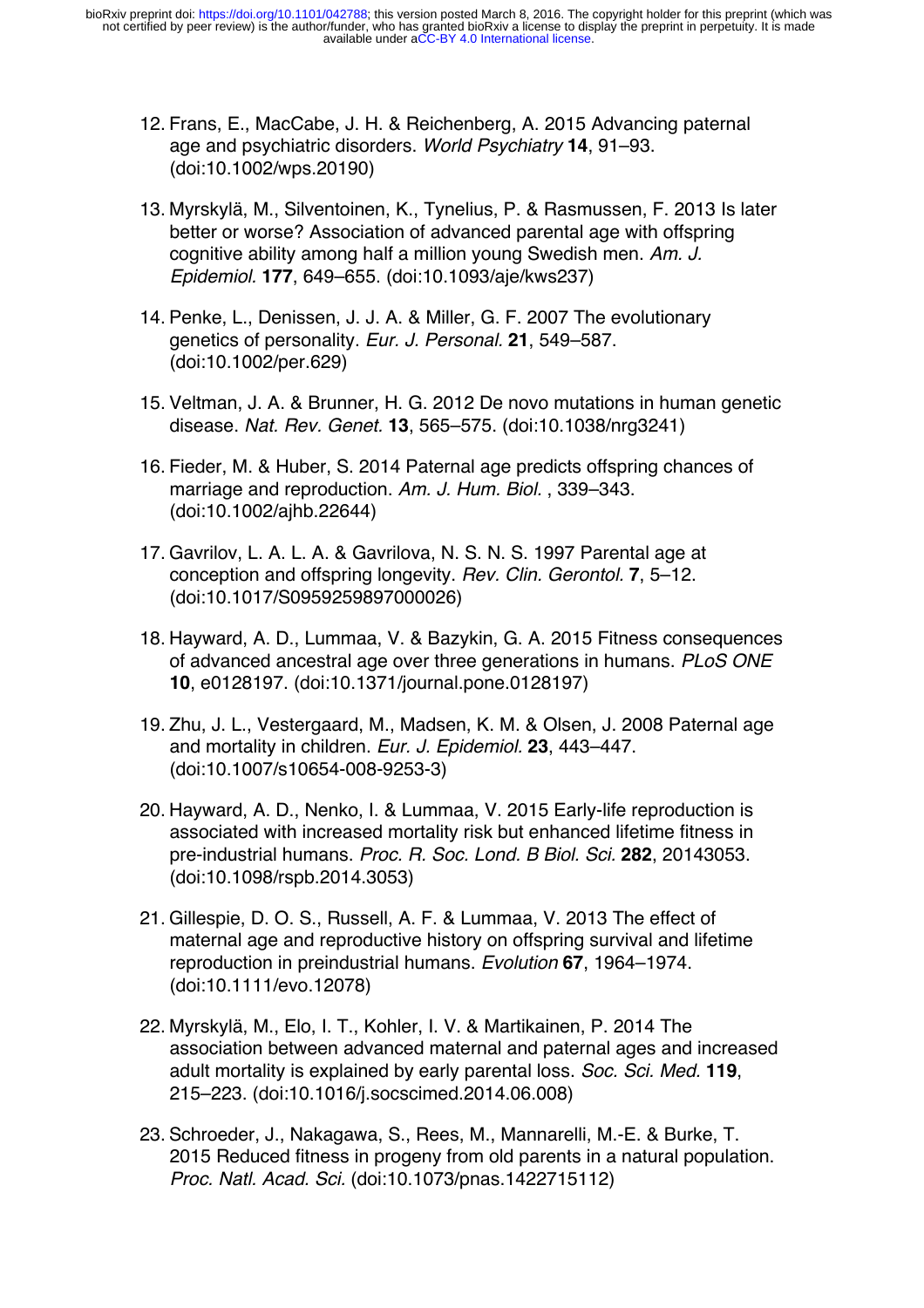- 24. Zietsch, B. P., Kuja-Halkola, R., Walum, H. & Verweij, K. J. H. 2014 Perfect genetic correlation between number of offspring and grandoffspring in an industrialized human population. *Proc. Natl. Acad. Sci.* , 201310058. (doi:10.1073/pnas.1310058111)
- 25. Eyre-Walker, A. & Keightley, P. D. 2007 The distribution of fitness effects of new mutations. *Nat. Rev. Genet.* **8**, 610–618. (doi:10.1038/nrg2146)
- 26. Frans, E. 2013 *High paternal age and risk of psychiatric disorders in offspring*. Stockholm, Sweden: Karolinska Institutet.
- 27. Arslan, R. C., Willführ, K. P., Frans, E., Verweij, K. J. H., Myrskylä, M., Almqvist, C., Zietsch, B. P. & Penke, L. 2015 Paternal age and offspring fitness: Online supplementary website. *Zenodo* (doi:10.5281/zenodo.45966)
- 28. Charbonneau, H., Desjardins, B., Légaré, J. & Denis, H. 2000 The population of the St-Lawrence Valley, 1608–1760. *Popul. Hist. N. Am.* , 99–142.
- 29. Voland, E. 1990 Differential reproductive success within the Krummhörn population (Germany, 18th and 19th centuries). *Behav. Ecol. Sociobiol.* **26**, 65–72. (doi:10.1007/BF00174026)
- 30. Edvinsson, S. 2000 The Demographic Data Base at Umeå University—a resource for historical studies. *Handb. Int. Hist. Microdata Popul. Res.* , 231–248.
- 31. Demographic Data Base, Umeå University 2014 Database description file. ID: U15006.
- 32. Bates, D., Mächler, M., Bolker, B. & Walker, S. 2015 Fitting linear mixedeffects models using lme4. *J. Stat. Softw.* **67**, 1–48. (doi:10.18637/jss.v067.i01)
- 33. Hadfield, J. D. 2010 MCMC methods for multi-response generalized linear mixed models: the MCMCglmm R package. *J. Stat. Softw.* **33**, 1–22.
- 34. Cleland, J. G. & Sathar, Z. A. 1984 The effect of birth spacing on childhood mortality in Pakistan. *Popul. Stud.* **38**, 401–418. (doi:10.1080/00324728.1984.10410300)
- 35. Sedgh, G., Singh, S., Shah, I. H., Åhman, E., Henshaw, S. K. & Bankole, A. 2012 Induced abortion: incidence and trends worldwide from 1995 to 2008. *The Lancet* **379**, 625–632. (doi:10.1016/S0140-6736(11)61786-8)
- 36. Lohr, P. A., Fjerstad, M., DeSilva, U. & Lyus, R. 2014 Abortion. *BMJ* **348**. (doi:10.1136/bmj.f7553)